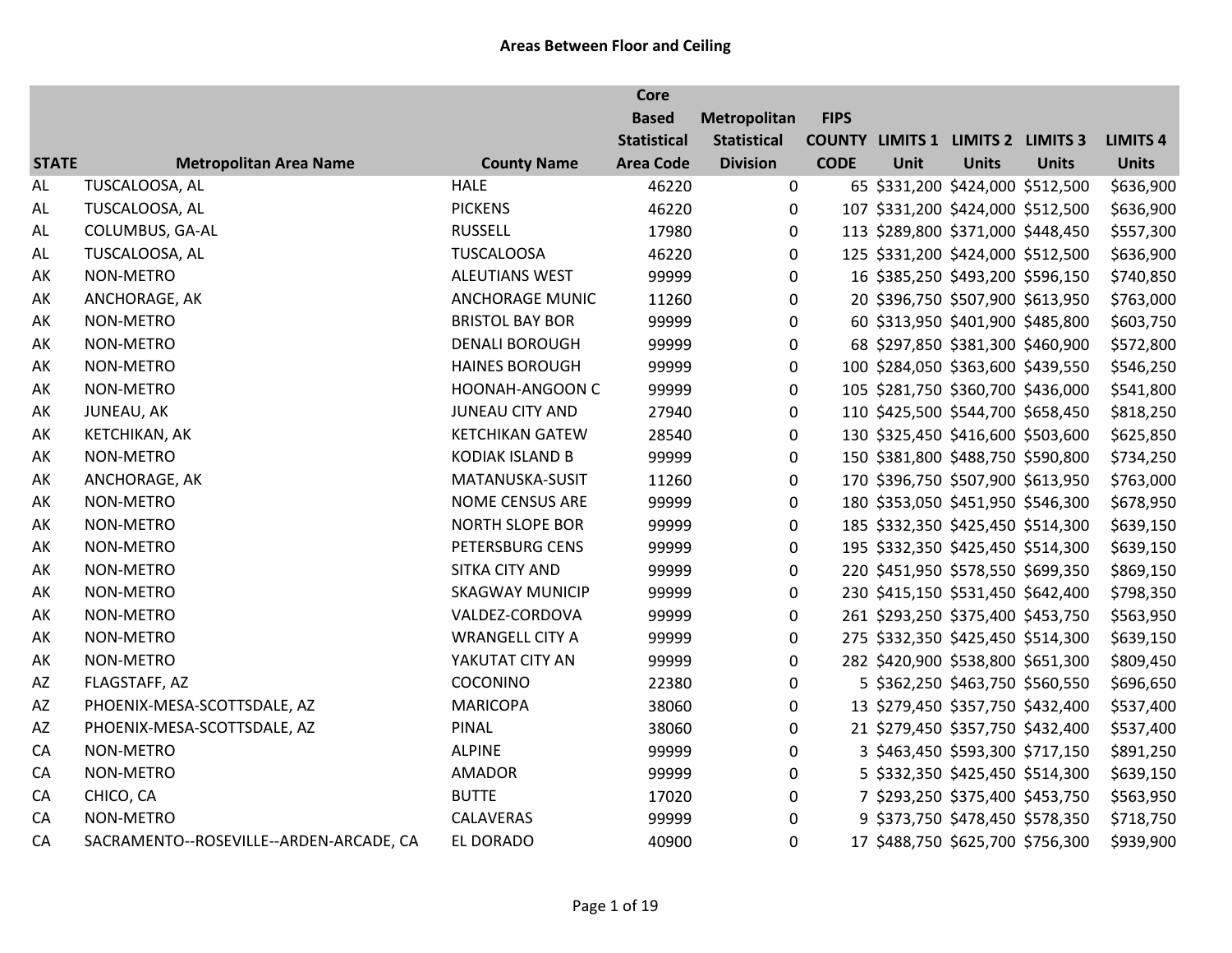|              |                                         |                       | <b>Core</b>        |                    |             |      |                                          |                                  |                                              |
|--------------|-----------------------------------------|-----------------------|--------------------|--------------------|-------------|------|------------------------------------------|----------------------------------|----------------------------------------------|
|              |                                         |                       | <b>Based</b>       | Metropolitan       | <b>FIPS</b> |      |                                          |                                  |                                              |
|              |                                         |                       | <b>Statistical</b> | <b>Statistical</b> |             |      | <b>COUNTY LIMITS 1 LIMITS 2 LIMITS 3</b> |                                  | <b>LIMITS 4</b>                              |
| <b>STATE</b> | <b>Metropolitan Area Name</b>           | <b>County Name</b>    | <b>Area Code</b>   | <b>Division</b>    | <b>CODE</b> | Unit | <b>Units</b>                             | <b>Units</b>                     | <b>Units</b>                                 |
| CA           | FRESNO, CA                              | <b>FRESNO</b>         | 23420              | 0                  |             |      | 19 \$281,750 \$360,700 \$436,000         |                                  | \$541,800                                    |
| CA           | EUREKA-ARCATA-FORTUNA, CA               | <b>HUMBOLDT</b>       | 21700              | $\mathbf{0}$       |             |      | 23 \$327,750 \$419,550 \$507,150         |                                  | \$630,300                                    |
| CA           | NON-METRO                               | <b>INYO</b>           | 99999              | $\mathbf 0$        |             |      | 27 \$369,150 \$472,550 \$571,250         |                                  | \$709,900                                    |
| CA           | NON-METRO                               | <b>MARIPOSA</b>       | 99999              | $\pmb{0}$          |             |      | 43 \$322,000 \$412,200 \$498,250         |                                  | \$619,250                                    |
| CA           | UKIAH, CA                               | <b>MENDOCINO</b>      | 46380              | $\boldsymbol{0}$   |             |      |                                          | 45 \$373,750 \$478,450 \$578,350 | \$718,750                                    |
| CA           | NON-METRO                               | <b>MONO</b>           | 99999              | $\mathbf 0$        |             |      |                                          |                                  | 51 \$529,000 \$677,200 \$818,600 \$1,017,300 |
| CA           | SALINAS, CA                             | <b>MONTEREY</b>       | 41500              | $\mathbf 0$        |             |      |                                          |                                  | 53 \$575,000 \$736,100 \$889,800 \$1,105,800 |
| CA           | TRUCKEE-GRASS VALLEY, CA                | <b>NEVADA</b>         | 46020              | $\mathbf 0$        |             |      | 57 \$477,250 \$610,950 \$738,500         |                                  | \$917,800                                    |
| CA           | SACRAMENTO--ROSEVILLE--ARDEN-ARCADE, CA | <b>PLACER</b>         | 40900              | $\mathbf 0$        |             |      | 61 \$488,750 \$625,700 \$756,300         |                                  | \$939,900                                    |
| CA           | NON-METRO                               | <b>PLUMAS</b>         | 99999              | $\boldsymbol{0}$   |             |      |                                          | 63 \$336,950 \$431,350 \$521,400 | \$648,000                                    |
| CA           | RIVERSIDE-SAN BERNARDINO-ONTARIO, CA    | <b>RIVERSIDE</b>      | 40140              | $\mathbf 0$        |             |      |                                          | 65 \$379,500 \$485,800 \$587,250 | \$729,800                                    |
| CA           | SACRAMENTO--ROSEVILLE--ARDEN-ARCADE, CA | SACRAMENTO            | 40900              | $\mathbf 0$        |             |      | 67 \$488,750 \$625,700 \$756,300         |                                  | \$939,900                                    |
| CA           | RIVERSIDE-SAN BERNARDINO-ONTARIO, CA    | <b>SAN BERNARDINO</b> | 40140              | $\mathbf 0$        |             |      | 71 \$379,500 \$485,800 \$587,250         |                                  | \$729,800                                    |
| CA           | SAN DIEGO-CARLSBAD, CA                  | <b>SAN DIEGO</b>      | 41740              | $\boldsymbol{0}$   |             |      |                                          |                                  | 73 \$612,950 \$784,700 \$948,500 \$1,178,750 |
| CA           | STOCKTON-LODI, CA                       | SAN JOAQUIN           | 44700              | 0                  |             |      |                                          | 77 \$362,250 \$463,750 \$560,550 | \$696,650                                    |
| CA           | SAN LUIS OBISPO-PASO ROBLES-ARROYO GRAN | SAN LUIS OBISPO       | 42020              | 0                  |             |      |                                          |                                  | 79 \$586,500 \$750,800 \$907,550 \$1,127,900 |
| CA           | NON-METRO                               | <b>SIERRA</b>         | 99999              | 0                  |             |      | 91 \$304,750 \$390,100 \$471,550         |                                  | \$586,050                                    |
| CA           | VALLEJO-FAIRFIELD, CA                   | SOLANO                | 46700              | $\mathbf 0$        |             |      | 95 \$431,250 \$552,050 \$667,350         |                                  | \$829,350                                    |
| CA           | SANTA ROSA, CA                          | SONOMA                | 42220              | 0                  |             |      |                                          |                                  | 97 \$595,700 \$762,600 \$921,800 \$1,145,600 |
| CA           | MODESTO, CA                             | <b>STANISLAUS</b>     | 33700              | 0                  |             |      |                                          | 99 \$299,000 \$382,750 \$462,650 | \$575,000                                    |
| CA           | YUBA CITY, CA                           | <b>SUTTER</b>         | 49700              | $\mathbf 0$        |             |      | 101 \$276,000 \$353,300 \$427,100        |                                  | \$530,750                                    |
| CA           | SONORA, CA                              | <b>TUOLUMNE</b>       | 43760              | $\mathbf 0$        |             |      | 109 \$331,200 \$424,000 \$512,500        |                                  | \$636,900                                    |
| CA           | SACRAMENTO--ROSEVILLE--ARDEN-ARCADE, CA | <b>YOLO</b>           | 40900              | $\mathbf 0$        |             |      | 113 \$488,750 \$625,700 \$756,300        |                                  | \$939,900                                    |
| CA           | YUBA CITY, CA                           | <b>YUBA</b>           | 49700              | $\mathbf 0$        |             |      | 115 \$276,000 \$353,300 \$427,100        |                                  | \$530,750                                    |
| CO           | DENVER-AURORA-LAKEWOOD, CO              | ADAMS                 | 19740              | 0                  |             |      | 1 \$493,350 \$631,550 \$763,450          |                                  | \$948,750                                    |
| CO           | DENVER-AURORA-LAKEWOOD, CO              | <b>ARAPAHOE</b>       | 19740              | 0                  |             |      | 5 \$493,350 \$631,550 \$763,450          |                                  | \$948,750                                    |
| CO           | NON-METRO                               | <b>ARCHULETA</b>      | 99999              | 0                  |             |      | 7 \$285,200 \$365,100 \$441,300          |                                  | \$548,450                                    |
| CO           | <b>BOULDER, CO</b>                      | <b>BOULDER</b>        | 14500              | 0                  |             |      |                                          |                                  | 13 \$529,000 \$677,200 \$818,600 \$1,017,300 |
| CO           | DENVER-AURORA-LAKEWOOD, CO              | <b>BROOMFIELD</b>     | 19740              | $\mathbf 0$        |             |      |                                          | 14 \$493,350 \$631,550 \$763,450 | \$948,750                                    |
| CO           | DENVER-AURORA-LAKEWOOD, CO              | <b>CLEAR CREEK</b>    | 19740              | $\mathbf 0$        |             |      | 19 \$493,350 \$631,550 \$763,450         |                                  | \$948,750                                    |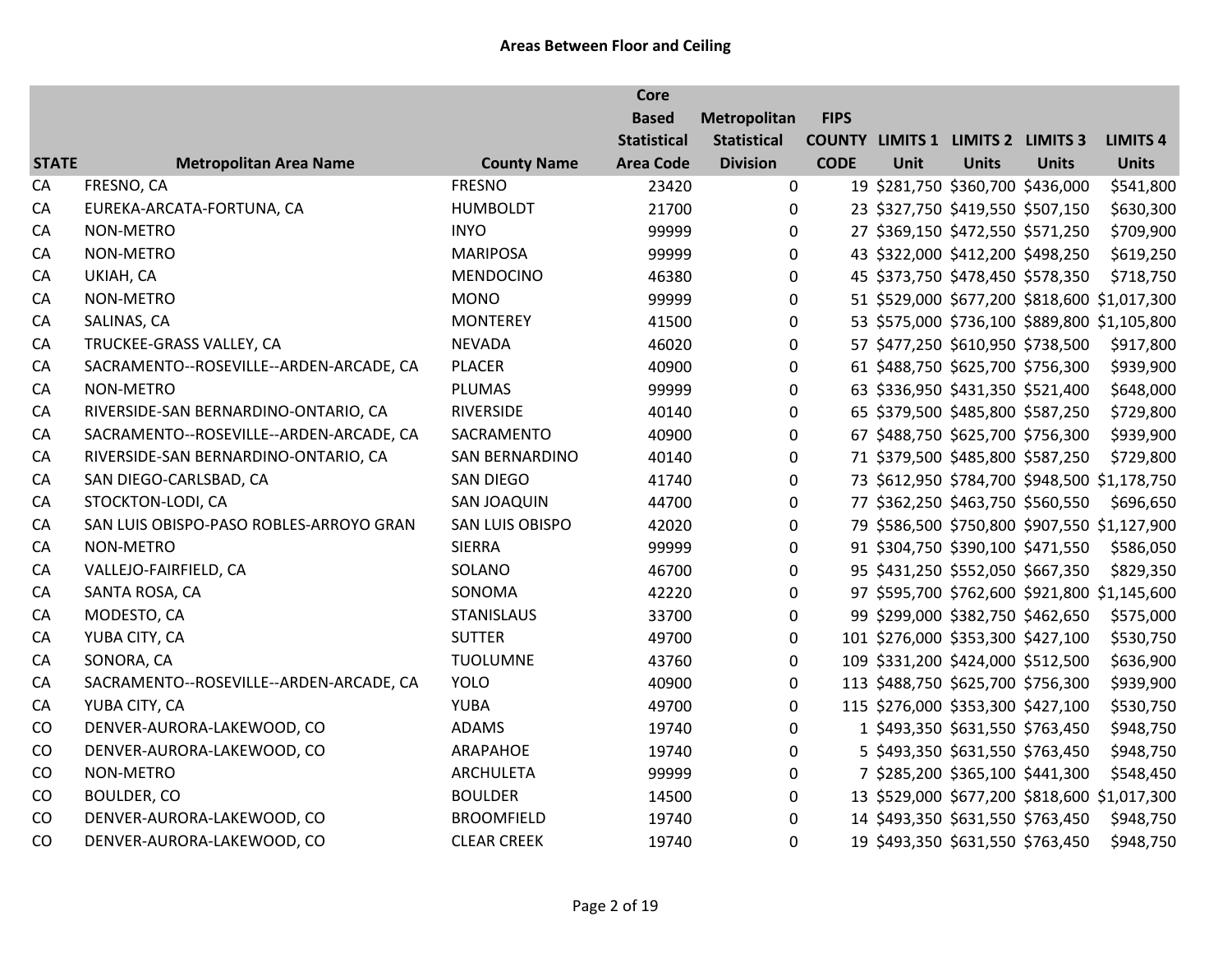|              |                                         |                    | <b>Core</b>        |                    |             |      |                                          |                                 |                                               |
|--------------|-----------------------------------------|--------------------|--------------------|--------------------|-------------|------|------------------------------------------|---------------------------------|-----------------------------------------------|
|              |                                         |                    | <b>Based</b>       | Metropolitan       | <b>FIPS</b> |      |                                          |                                 |                                               |
|              |                                         |                    | <b>Statistical</b> | <b>Statistical</b> |             |      | <b>COUNTY LIMITS 1 LIMITS 2 LIMITS 3</b> |                                 | <b>LIMITS 4</b>                               |
| <b>STATE</b> | <b>Metropolitan Area Name</b>           | <b>County Name</b> | <b>Area Code</b>   | <b>Division</b>    | <b>CODE</b> | Unit | <b>Units</b>                             | <b>Units</b>                    | <b>Units</b>                                  |
| CO           | DENVER-AURORA-LAKEWOOD, CO              | <b>DENVER</b>      | 19740              | 0                  |             |      | 31 \$493,350 \$631,550 \$763,450         |                                 | \$948,750                                     |
| CO           | DENVER-AURORA-LAKEWOOD, CO              | <b>DOUGLAS</b>     | 19740              | 0                  |             |      | 35 \$493,350 \$631,550 \$763,450         |                                 | \$948,750                                     |
| CO           | DENVER-AURORA-LAKEWOOD, CO              | <b>ELBERT</b>      | 19740              | 0                  |             |      | 39 \$493,350 \$631,550 \$763,450         |                                 | \$948,750                                     |
| CO           | <b>COLORADO SPRINGS, CO</b>             | <b>EL PASO</b>     | 17820              | 0                  |             |      | 41 \$285,200 \$365,100 \$441,300         |                                 | \$548,450                                     |
| CO           | DENVER-AURORA-LAKEWOOD, CO              | <b>GILPIN</b>      | 19740              | $\mathbf 0$        |             |      | 47 \$493,350 \$631,550 \$763,450         |                                 | \$948,750                                     |
| CO           | NON-METRO                               | GRAND              | 99999              | $\mathbf 0$        |             |      | 49 \$333,500 \$426,950 \$516,050         |                                 | \$641,350                                     |
| CO           | NON-METRO                               | <b>GUNNISON</b>    | 99999              | $\Omega$           |             |      | 51 \$357,650 \$457,850 \$553,450         |                                 | \$687,800                                     |
| CO           | NON-METRO                               | <b>HINSDALE</b>    | 99999              | $\mathbf 0$        |             |      | 53 \$427,800 \$547,650 \$662,000         |                                 | \$822,700                                     |
| CO           | DENVER-AURORA-LAKEWOOD, CO              | <b>JEFFERSON</b>   | 19740              | 0                  |             |      | 59 \$493,350 \$631,550 \$763,450         |                                 | \$948,750                                     |
| CO           | DURANGO, CO                             | <b>LA PLATA</b>    | 20420              | $\pmb{0}$          |             |      | 67 \$385,250 \$493,200 \$596,150         |                                 | \$740,850                                     |
| CO           | FORT COLLINS, CO                        | LARIMER            | 22660              | 0                  |             |      | 69 \$376,050 \$481,400 \$581,900         |                                 | \$723,150                                     |
| CO           | <b>GRAND JUNCTION, CO</b>               | <b>MESA</b>        | 24300              | 0                  |             |      | 77 \$282,900 \$362,150 \$437,750         |                                 | \$544,050                                     |
| CO           | <b>NON-METRO</b>                        | <b>OURAY</b>       | 99999              | 0                  |             |      | 91 \$425,500 \$544,700 \$658,450         |                                 | \$818,250                                     |
| CO           | DENVER-AURORA-LAKEWOOD, CO              | <b>PARK</b>        | 19740              | 0                  |             |      | 93 \$493,350 \$631,550 \$763,450         |                                 | \$948,750                                     |
| CO           | STEAMBOAT SPRINGS, CO                   | <b>ROUTT</b>       | 44460              | 0                  |             |      |                                          |                                 | 107 \$634,800 \$812,650 \$982,300 \$1,220,800 |
| CO           | <b>COLORADO SPRINGS, CO</b>             | <b>TELLER</b>      | 17820              | 0                  |             |      | 119 \$285,200 \$365,100 \$441,300        |                                 | \$548,450                                     |
| CO           | GREELEY, CO                             | WELD               | 24540              | $\mathbf{0}$       |             |      | 123 \$322,000 \$412,200 \$498,250        |                                 | \$619,250                                     |
| <b>CT</b>    | BRIDGEPORT-STAMFORD-NORWALK, CT         | <b>FAIRFIELD</b>   | 14860              | $\mathbf 0$        |             |      |                                          |                                 | 1 \$601,450 \$769,950 \$930,700 \$1,156,650   |
| <b>CT</b>    | HARTFORD-WEST HARTFORD-EAST HARTFORD, C | <b>HARTFORD</b>    | 25540              | $\Omega$           |             |      |                                          | 3 \$353,050 \$451,950 \$546,300 | \$678,950                                     |
| <b>CT</b>    | TORRINGTON, CT                          | LITCHFIELD         | 45860              | 0                  |             |      | 5 \$357,650 \$457,850 \$553,450          |                                 | \$687,800                                     |
| <b>CT</b>    | HARTFORD-WEST HARTFORD-EAST HARTFORD, C | MIDDLESEX          | 25540              | 0                  |             |      | 7 \$353,050 \$451,950 \$546,300          |                                 | \$678,950                                     |
| <b>CT</b>    | NEW HAVEN-MILFORD, CT                   | <b>NEW HAVEN</b>   | 35300              | 0                  |             |      | 9 \$305,900 \$391,600 \$473,350          |                                 | \$588,250                                     |
| <b>CT</b>    | NORWICH-NEW LONDON, CT                  | <b>NEW LONDON</b>  | 35980              | $\mathbf 0$        |             |      | 11 \$280,600 \$359,200 \$434,200         |                                 | \$539,600                                     |
| <b>CT</b>    | HARTFORD-WEST HARTFORD-EAST HARTFORD, C | <b>TOLLAND</b>     | 25540              | $\mathbf 0$        |             |      | 13 \$353,050 \$451,950 \$546,300         |                                 | \$678,950                                     |
| <b>CT</b>    | WORCESTER, MA-CT                        | <b>WINDHAM</b>     | 49340              | $\mathbf{0}$       |             |      | 15 \$287,500 \$368,050 \$444,900         |                                 | \$552,900                                     |
| DE           | PHILADELPHIA-CAMDEN-WILMINGTON, PA-NJ-D | <b>NEW CASTLE</b>  | 37980              | 48864              |             |      | 3 \$379,500 \$485,800 \$587,250          |                                 | \$729,800                                     |
| DE           | SALISBURY, MD-DE                        | <b>SUSSEX</b>      | 41540              | 0                  |             |      | 5 \$316,250 \$404,850 \$489,350          |                                 | \$608,150                                     |
| FL.          | JACKSONVILLE, FL                        | <b>BAKER</b>       | 27260              | $\Omega$           |             |      | 3 \$330,050 \$422,500 \$510,700          |                                 | \$634,700                                     |
| FL.          | MIAMI-FORT LAUDERDALE-WEST PALM BEACH,  | <b>BROWARD</b>     | 33100              | 22744              |             |      | 11 \$345,000 \$441,650 \$533,850         |                                 | \$663,450                                     |
| FL.          | JACKSONVILLE, FL                        | <b>CLAY</b>        | 27260              | 0                  |             |      | 19 \$330,050 \$422,500 \$510,700         |                                 | \$634,700                                     |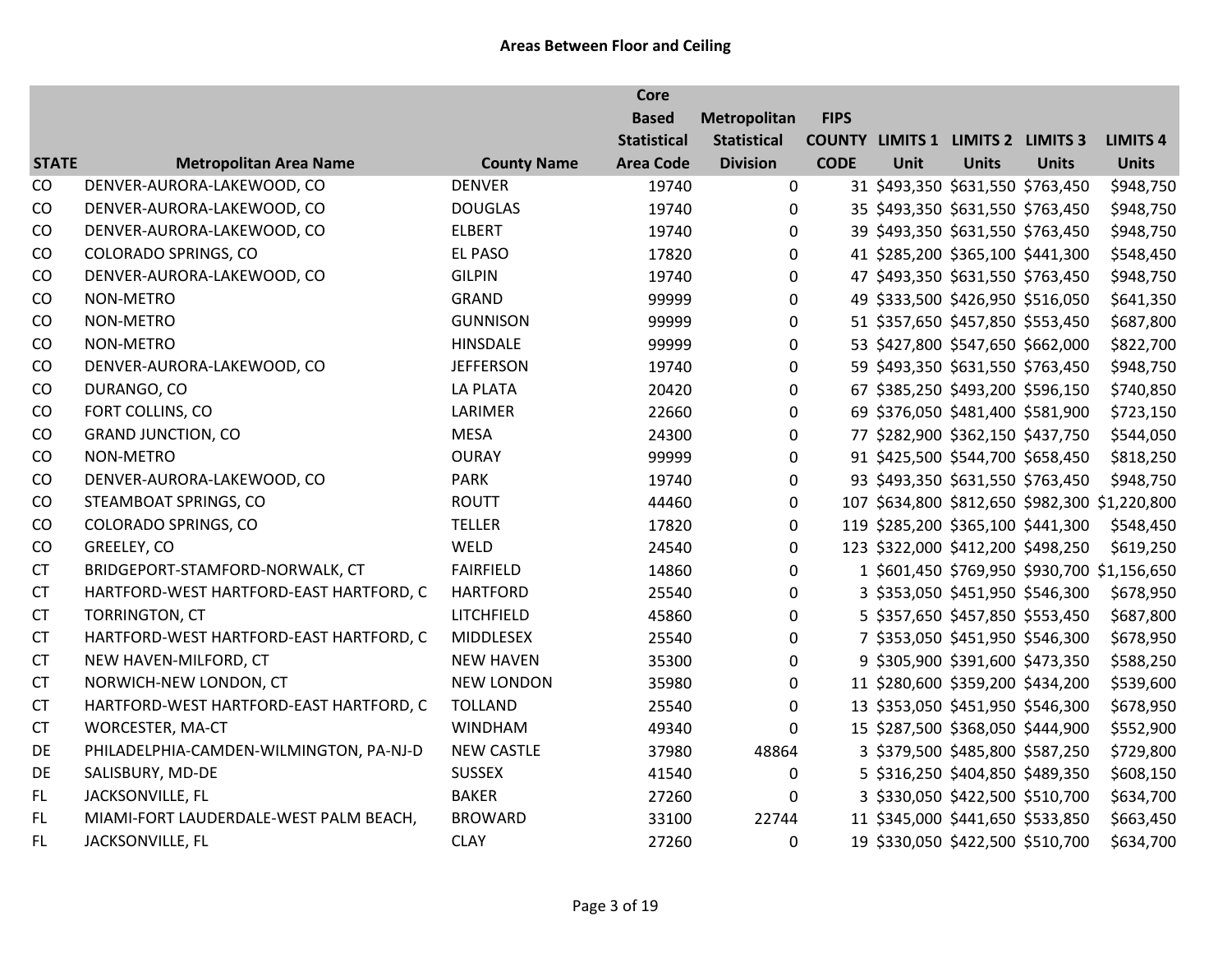|              |                                        |                    | <b>Core</b>        |                    |             |      |                                          |              |                                              |
|--------------|----------------------------------------|--------------------|--------------------|--------------------|-------------|------|------------------------------------------|--------------|----------------------------------------------|
|              |                                        |                    | <b>Based</b>       | Metropolitan       | <b>FIPS</b> |      |                                          |              |                                              |
|              |                                        |                    | <b>Statistical</b> | <b>Statistical</b> |             |      | <b>COUNTY LIMITS 1 LIMITS 2 LIMITS 3</b> |              | <b>LIMITS 4</b>                              |
| <b>STATE</b> | <b>Metropolitan Area Name</b>          | <b>County Name</b> | <b>Area Code</b>   | <b>Division</b>    | <b>CODE</b> | Unit | <b>Units</b>                             | <b>Units</b> | <b>Units</b>                                 |
| FL.          | NAPLES-IMMOKALEE-MARCO ISLAND, FL      | <b>COLLIER</b>     | 34940              | 0                  |             |      | 21 \$450,800 \$577,100 \$697,600         |              | \$866,950                                    |
| FL.          | JACKSONVILLE, FL                       | <b>DUVAL</b>       | 27260              | $\mathbf{0}$       |             |      | 31 \$330,050 \$422,500 \$510,700         |              | \$634,700                                    |
| FL.          | ORLANDO-KISSIMMEE-SANFORD, FL          | LAKE               | 36740              | 0                  |             |      | 69 \$277,150 \$354,800 \$428,850         |              | \$532,950                                    |
| FL.          | NORTH PORT-SARASOTA-BRADENTON, FL      | MANATEE            | 35840              | $\mathbf{0}$       |             |      | 81 \$287,500 \$368,050 \$444,900         |              | \$552,900                                    |
| FL.          | PORT ST. LUCIE, FL                     | <b>MARTIN</b>      | 38940              | $\mathbf 0$        |             |      | 85 \$316,250 \$404,850 \$489,350         |              | \$608,150                                    |
| FL.          | MIAMI-FORT LAUDERDALE-WEST PALM BEACH, | MIAMI-DADE         | 33100              | 33124              |             |      | 86 \$345,000 \$441,650 \$533,850         |              | \$663,450                                    |
| FL.          | KEY WEST, FL                           | <b>MONROE</b>      | 28580              | 0                  |             |      |                                          |              | 87 \$529,000 \$677,200 \$818,600 \$1,017,300 |
| FL.          | JACKSONVILLE, FL                       | <b>NASSAU</b>      | 27260              | 0                  |             |      | 89 \$330,050 \$422,500 \$510,700         |              | \$634,700                                    |
| FL.          | CRESTVIEW-FORT WALTON BEACH-DESTIN, FL | <b>OKALOOSA</b>    | 18880              | $\mathbf 0$        |             |      | 91 \$341,550 \$437,250 \$528,500         |              | \$656,800                                    |
| FL.          | ORLANDO-KISSIMMEE-SANFORD, FL          | ORANGE             | 36740              | $\boldsymbol{0}$   |             |      | 95 \$277,150 \$354,800 \$428,850         |              | \$532,950                                    |
| FL.          | ORLANDO-KISSIMMEE-SANFORD, FL          | <b>OSCEOLA</b>     | 36740              | 0                  |             |      | 97 \$277,150 \$354,800 \$428,850         |              | \$532,950                                    |
| FL.          | MIAMI-FORT LAUDERDALE-WEST PALM BEACH, | PALM BEACH         | 33100              | 48424              |             |      | 99 \$345,000 \$441,650 \$533,850         |              | \$663,450                                    |
| FL.          | JACKSONVILLE, FL                       | ST. JOHNS          | 27260              | $\mathbf 0$        |             |      | 109 \$330,050 \$422,500 \$510,700        |              | \$634,700                                    |
| FL.          | PORT ST. LUCIE, FL                     | <b>ST. LUCIE</b>   | 38940              | 0                  |             |      | 111 \$316,250 \$404,850 \$489,350        |              | \$608,150                                    |
| FL.          | NORTH PORT-SARASOTA-BRADENTON, FL      | SARASOTA           | 35840              | $\mathbf 0$        |             |      | 115 \$287,500 \$368,050 \$444,900        |              | \$552,900                                    |
| FL.          | ORLANDO-KISSIMMEE-SANFORD, FL          | SEMINOLE           | 36740              | $\pmb{0}$          |             |      | 117 \$277,150 \$354,800 \$428,850        |              | \$532,950                                    |
| FL           | THE VILLAGES, FL                       | <b>SUMTER</b>      | 45540              | 0                  |             |      | 119 \$287,500 \$368,050 \$444,900        |              | \$552,900                                    |
| FL.          | CRESTVIEW-FORT WALTON BEACH-DESTIN, FL | <b>WALTON</b>      | 18880              | $\mathbf 0$        |             |      | 131 \$341,550 \$437,250 \$528,500        |              | \$656,800                                    |
| GA           | ATLANTA-SANDY SPRINGS-ROSWELL, GA      | <b>BARROW</b>      | 12060              | $\mathbf 0$        |             |      | 13 \$358,800 \$459,300 \$555,200         |              | \$690,000                                    |
| GA           | ATLANTA-SANDY SPRINGS-ROSWELL, GA      | <b>BARTOW</b>      | 12060              | $\mathbf 0$        |             |      | 15 \$358,800 \$459,300 \$555,200         |              | \$690,000                                    |
| GA           | ATLANTA-SANDY SPRINGS-ROSWELL, GA      | <b>BUTTS</b>       | 12060              | 0                  |             |      | 35 \$358,800 \$459,300 \$555,200         |              | \$690,000                                    |
| GA           | ATLANTA-SANDY SPRINGS-ROSWELL, GA      | <b>CARROLL</b>     | 12060              | $\mathbf 0$        |             |      | 45 \$358,800 \$459,300 \$555,200         |              | \$690,000                                    |
| GA           | COLUMBUS, GA-AL                        | CHATTAHOOCHEE      | 17980              | $\boldsymbol{0}$   |             |      | 53 \$289,800 \$371,000 \$448,450         |              | \$557,300                                    |
| GA           | ATLANTA-SANDY SPRINGS-ROSWELL, GA      | <b>CHEROKEE</b>    | 12060              | 0                  |             |      | 57 \$358,800 \$459,300 \$555,200         |              | \$690,000                                    |
| GA           | ATHENS-CLARKE, GA                      | <b>CLARKE</b>      | 12020              | $\boldsymbol{0}$   |             |      | 59 \$320,850 \$410,750 \$496,500         |              | \$617,000                                    |
| GA           | ATLANTA-SANDY SPRINGS-ROSWELL, GA      | <b>CLAYTON</b>     | 12060              | 0                  |             |      | 63 \$358,800 \$459,300 \$555,200         |              | \$690,000                                    |
| GA           | ATLANTA-SANDY SPRINGS-ROSWELL, GA      | COBB               | 12060              | $\mathbf 0$        |             |      | 67 \$358,800 \$459,300 \$555,200         |              | \$690,000                                    |
| GA           | ATLANTA-SANDY SPRINGS-ROSWELL, GA      | <b>COWETA</b>      | 12060              | $\mathbf{0}$       |             |      | 77 \$358,800 \$459,300 \$555,200         |              | \$690,000                                    |
| GA           | ATLANTA-SANDY SPRINGS-ROSWELL, GA      | <b>DAWSON</b>      | 12060              | $\mathbf 0$        |             |      | 85 \$358,800 \$459,300 \$555,200         |              | \$690,000                                    |
| GA           | ATLANTA-SANDY SPRINGS-ROSWELL, GA      | <b>DEKALB</b>      | 12060              | $\Omega$           |             |      | 89 \$358,800 \$459,300 \$555,200         |              | \$690,000                                    |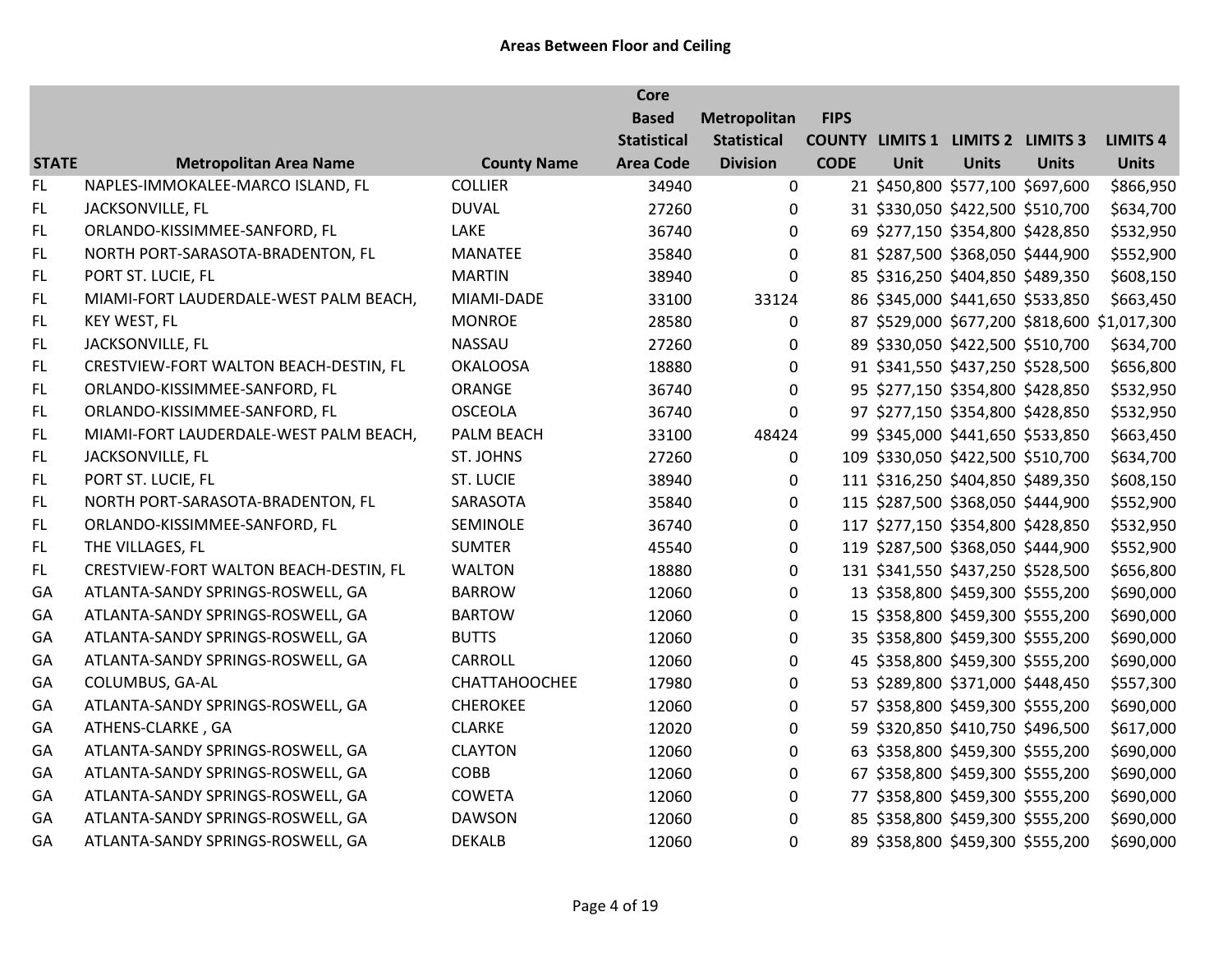|              |                                    |                    | <b>Core</b>        |                    |             |      |                                          |              |                 |
|--------------|------------------------------------|--------------------|--------------------|--------------------|-------------|------|------------------------------------------|--------------|-----------------|
|              |                                    |                    | <b>Based</b>       | Metropolitan       | <b>FIPS</b> |      |                                          |              |                 |
|              |                                    |                    | <b>Statistical</b> | <b>Statistical</b> |             |      | <b>COUNTY LIMITS 1 LIMITS 2 LIMITS 3</b> |              | <b>LIMITS 4</b> |
| <b>STATE</b> | <b>Metropolitan Area Name</b>      | <b>County Name</b> | <b>Area Code</b>   | <b>Division</b>    | <b>CODE</b> | Unit | <b>Units</b>                             | <b>Units</b> | <b>Units</b>    |
| GA           | ATLANTA-SANDY SPRINGS-ROSWELL, GA  | <b>DOUGLAS</b>     | 12060              | $\mathbf 0$        |             |      | 97 \$358,800 \$459,300 \$555,200         |              | \$690,000       |
| GA           | ATLANTA-SANDY SPRINGS-ROSWELL, GA  | <b>FAYETTE</b>     | 12060              | $\Omega$           |             |      | 113 \$358,800 \$459,300 \$555,200        |              | \$690,000       |
| GA           | ATLANTA-SANDY SPRINGS-ROSWELL, GA  | <b>FORSYTH</b>     | 12060              | $\pmb{0}$          |             |      | 117 \$358,800 \$459,300 \$555,200        |              | \$690,000       |
| GA           | ATLANTA-SANDY SPRINGS-ROSWELL, GA  | <b>FULTON</b>      | 12060              | 0                  |             |      | 121 \$358,800 \$459,300 \$555,200        |              | \$690,000       |
| GA           | <b>NON-METRO</b>                   | <b>GREENE</b>      | 99999              | $\pmb{0}$          |             |      | 133 \$515,200 \$659,550 \$797,250        |              | \$990,800       |
| GA           | ATLANTA-SANDY SPRINGS-ROSWELL, GA  | <b>GWINNETT</b>    | 12060              | $\pmb{0}$          |             |      | 135 \$358,800 \$459,300 \$555,200        |              | \$690,000       |
| GA           | ATLANTA-SANDY SPRINGS-ROSWELL, GA  | <b>HARALSON</b>    | 12060              | 0                  |             |      | 143 \$358,800 \$459,300 \$555,200        |              | \$690,000       |
| GA           | COLUMBUS, GA-AL                    | <b>HARRIS</b>      | 17980              | $\pmb{0}$          |             |      | 145 \$289,800 \$371,000 \$448,450        |              | \$557,300       |
| GA           | ATLANTA-SANDY SPRINGS-ROSWELL, GA  | <b>HEARD</b>       | 12060              | 0                  |             |      | 149 \$358,800 \$459,300 \$555,200        |              | \$690,000       |
| GA           | ATLANTA-SANDY SPRINGS-ROSWELL, GA  | <b>HENRY</b>       | 12060              | 0                  |             |      | 151 \$358,800 \$459,300 \$555,200        |              | \$690,000       |
| GA           | ATLANTA-SANDY SPRINGS-ROSWELL, GA  | <b>JASPER</b>      | 12060              | 0                  |             |      | 159 \$358,800 \$459,300 \$555,200        |              | \$690,000       |
| GA           | ATLANTA-SANDY SPRINGS-ROSWELL, GA  | LAMAR              | 12060              | 0                  |             |      | 171 \$358,800 \$459,300 \$555,200        |              | \$690,000       |
| GA           | ATHENS-CLARKE, GA                  | <b>MADISON</b>     | 12020              | $\pmb{0}$          |             |      | 195 \$320,850 \$410,750 \$496,500        |              | \$617,000       |
| GA           | COLUMBUS, GA-AL                    | <b>MARION</b>      | 17980              | 0                  |             |      | 197 \$289,800 \$371,000 \$448,450        |              | \$557,300       |
| GA           | ATLANTA-SANDY SPRINGS-ROSWELL, GA  | <b>MERIWETHER</b>  | 12060              | $\pmb{0}$          |             |      | 199 \$358,800 \$459,300 \$555,200        |              | \$690,000       |
| GA           | ATLANTA-SANDY SPRINGS-ROSWELL, GA  | <b>MORGAN</b>      | 12060              | 0                  |             |      | 211 \$358,800 \$459,300 \$555,200        |              | \$690,000       |
| GA           | COLUMBUS, GA-AL                    | <b>MUSCOGEE</b>    | 17980              | 0                  |             |      | 215 \$289,800 \$371,000 \$448,450        |              | \$557,300       |
| GA           | ATLANTA-SANDY SPRINGS-ROSWELL, GA  | <b>NEWTON</b>      | 12060              | $\mathbf 0$        |             |      | 217 \$358,800 \$459,300 \$555,200        |              | \$690,000       |
| GA           | ATHENS-CLARKE, GA                  | <b>OCONEE</b>      | 12020              | 0                  |             |      | 219 \$320,850 \$410,750 \$496,500        |              | \$617,000       |
| GA           | ATHENS-CLARKE, GA                  | <b>OGLETHORPE</b>  | 12020              | 0                  |             |      | 221 \$320,850 \$410,750 \$496,500        |              | \$617,000       |
| GA           | ATLANTA-SANDY SPRINGS-ROSWELL, GA  | PAULDING           | 12060              | $\pmb{0}$          |             |      | 223 \$358,800 \$459,300 \$555,200        |              | \$690,000       |
| GA           | ATLANTA-SANDY SPRINGS-ROSWELL, GA  | <b>PICKENS</b>     | 12060              | 0                  |             |      | 227 \$358,800 \$459,300 \$555,200        |              | \$690,000       |
| GA           | ATLANTA-SANDY SPRINGS-ROSWELL, GA  | <b>PIKE</b>        | 12060              | $\mathbf 0$        |             |      | 231 \$358,800 \$459,300 \$555,200        |              | \$690,000       |
| GA           | ATLANTA-SANDY SPRINGS-ROSWELL, GA  | <b>ROCKDALE</b>    | 12060              | 0                  |             |      | 247 \$358,800 \$459,300 \$555,200        |              | \$690,000       |
| GA           | ATLANTA-SANDY SPRINGS-ROSWELL, GA  | SPALDING           | 12060              | 0                  |             |      | 255 \$358,800 \$459,300 \$555,200        |              | \$690,000       |
| GA           | ATLANTA-SANDY SPRINGS-ROSWELL, GA  | <b>WALTON</b>      | 12060              | $\mathbf 0$        |             |      | 297 \$358,800 \$459,300 \$555,200        |              | \$690,000       |
| HI           | HILO, HI                           | <b>HAWAII</b>      | 25900              | 0                  |             |      | 1 \$368,000 \$471,100 \$569,450          |              | \$707,700       |
| IL           | <b>ROCKFORD, IL</b>                | <b>BOONE</b>       | 40420              | $\mathbf 0$        |             |      | 7 \$339,250 \$434,300 \$524,950          |              | \$652,400       |
| IL.          | CHICAGO-NAPERVILLE-ELGIN, IL-IN-WI | <b>COOK</b>        | 16980              | 16974              |             |      | 31 \$365,700 \$468,150 \$565,900         |              | \$703,250       |
| IL           | CHICAGO-NAPERVILLE-ELGIN, IL-IN-WI | <b>DEKALB</b>      | 16980              | 20994              |             |      | 37 \$365,700 \$468,150 \$565,900         |              | \$703,250       |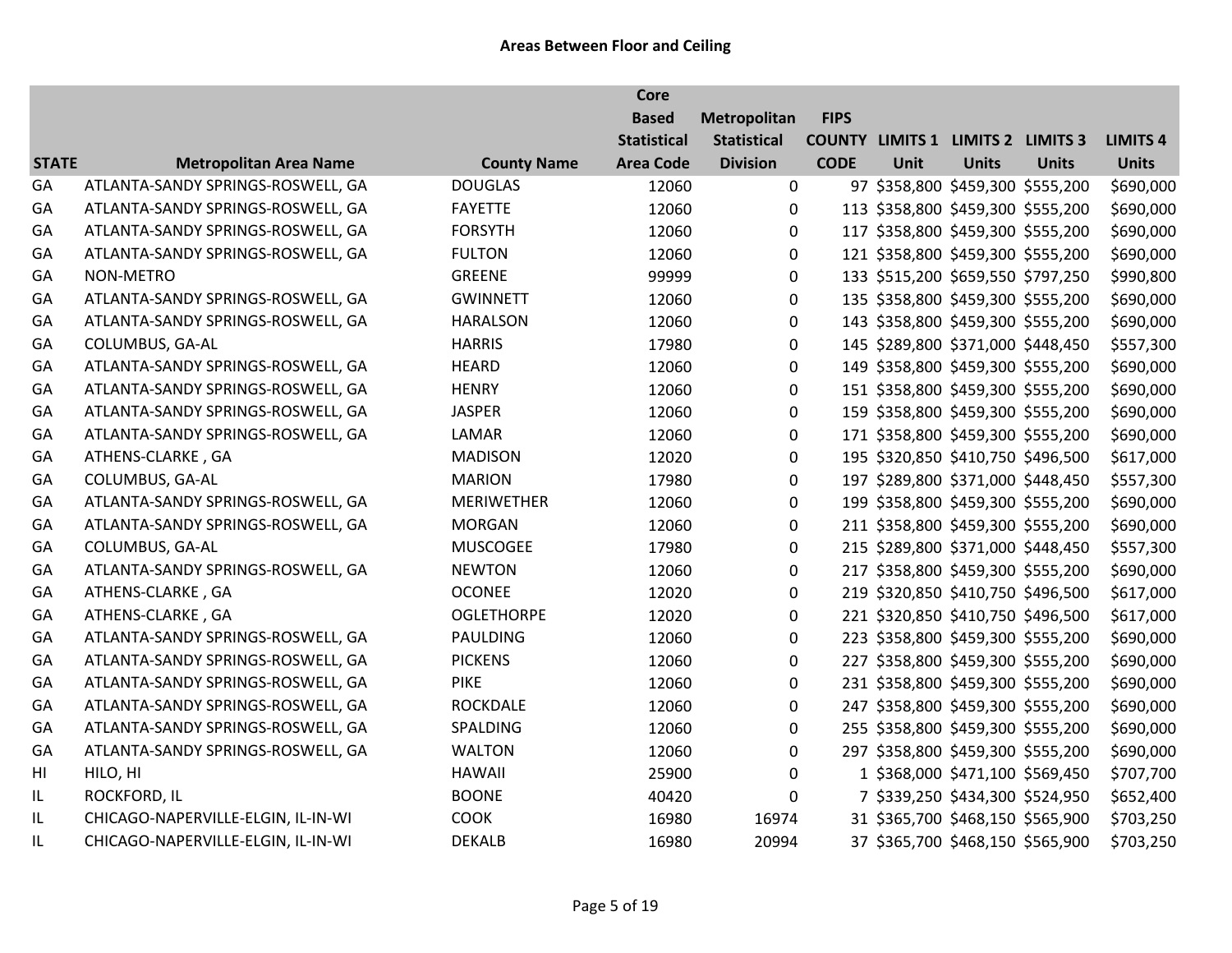|              |                                    |                    | <b>Core</b>        |                    |             |             |                                          |              |                 |
|--------------|------------------------------------|--------------------|--------------------|--------------------|-------------|-------------|------------------------------------------|--------------|-----------------|
|              |                                    |                    | <b>Based</b>       | Metropolitan       | <b>FIPS</b> |             |                                          |              |                 |
|              |                                    |                    | <b>Statistical</b> | <b>Statistical</b> |             |             | <b>COUNTY LIMITS 1 LIMITS 2 LIMITS 3</b> |              | <b>LIMITS 4</b> |
| <b>STATE</b> | <b>Metropolitan Area Name</b>      | <b>County Name</b> | <b>Area Code</b>   | <b>Division</b>    | <b>CODE</b> | <b>Unit</b> | <b>Units</b>                             | <b>Units</b> | <b>Units</b>    |
| IL           | CHICAGO-NAPERVILLE-ELGIN, IL-IN-WI | <b>DUPAGE</b>      | 16980              | 16974              |             |             | 43 \$365,700 \$468,150 \$565,900         |              | \$703,250       |
| IL           | CHICAGO-NAPERVILLE-ELGIN, IL-IN-WI | <b>GRUNDY</b>      | 16980              | 16974              |             |             | 63 \$365,700 \$468,150 \$565,900         |              | \$703,250       |
| IL           | CHICAGO-NAPERVILLE-ELGIN, IL-IN-WI | <b>KANE</b>        | 16980              | 20994              |             |             | 89 \$365,700 \$468,150 \$565,900         |              | \$703,250       |
| IL           | CHICAGO-NAPERVILLE-ELGIN, IL-IN-WI | KENDALL            | 16980              | 16974              |             |             | 93 \$365,700 \$468,150 \$565,900         |              | \$703,250       |
| IL           | CHICAGO-NAPERVILLE-ELGIN, IL-IN-WI | LAKE               | 16980              | 29404              |             |             | 97 \$365,700 \$468,150 \$565,900         |              | \$703,250       |
| IL           | CHICAGO-NAPERVILLE-ELGIN, IL-IN-WI | <b>MCHENRY</b>     | 16980              | 16974              |             |             | 111 \$365,700 \$468,150 \$565,900        |              | \$703,250       |
| IL           | CHICAGO-NAPERVILLE-ELGIN, IL-IN-WI | <b>WILL</b>        | 16980              | 16974              |             |             | 197 \$365,700 \$468,150 \$565,900        |              | \$703,250       |
| IL           | ROCKFORD, IL                       | <b>WINNEBAGO</b>   | 40420              | 0                  |             |             | 201 \$339,250 \$434,300 \$524,950        |              | \$652,400       |
| IN           | INDIANAPOLIS-CARMEL-ANDERSON, IN   | <b>BOONE</b>       | 26900              | $\Omega$           |             |             | 11 \$308,200 \$394,550 \$476,900         |              | \$592,700       |
| IN           | INDIANAPOLIS-CARMEL-ANDERSON, IN   | <b>BROWN</b>       | 26900              | 0                  |             |             | 13 \$308,200 \$394,550 \$476,900         |              | \$592,700       |
| IN           | LOUISVILLE/JEFFERSON, KY-IN        | <b>CLARK</b>       | 31140              | 0                  |             |             | 19 \$299,000 \$382,750 \$462,650         |              | \$575,000       |
| $\sf IN$     | LOUISVILLE/JEFFERSON, KY-IN        | <b>FLOYD</b>       | 31140              | 0                  |             |             | 43 \$299,000 \$382,750 \$462,650         |              | \$575,000       |
| IN           | INDIANAPOLIS-CARMEL-ANDERSON, IN   | <b>HAMILTON</b>    | 26900              | $\mathbf 0$        |             |             | 57 \$308,200 \$394,550 \$476,900         |              | \$592,700       |
| IN           | INDIANAPOLIS-CARMEL-ANDERSON, IN   | <b>HANCOCK</b>     | 26900              | 0                  |             |             | 59 \$308,200 \$394,550 \$476,900         |              | \$592,700       |
| IN           | LOUISVILLE/JEFFERSON, KY-IN        | <b>HARRISON</b>    | 31140              | $\mathbf 0$        |             |             | 61 \$299,000 \$382,750 \$462,650         |              | \$575,000       |
| IN           | INDIANAPOLIS-CARMEL-ANDERSON, IN   | <b>HENDRICKS</b>   | 26900              | $\mathbf{0}$       |             |             | 63 \$308,200 \$394,550 \$476,900         |              | \$592,700       |
| $\sf IN$     | CHICAGO-NAPERVILLE-ELGIN, IL-IN-WI | <b>JASPER</b>      | 16980              | 23844              |             |             | 73 \$365,700 \$468,150 \$565,900         |              | \$703,250       |
| IN           | INDIANAPOLIS-CARMEL-ANDERSON, IN   | <b>JOHNSON</b>     | 26900              | 0                  |             |             | 81 \$308,200 \$394,550 \$476,900         |              | \$592,700       |
| IN           | CHICAGO-NAPERVILLE-ELGIN, IL-IN-WI | LAKE               | 16980              | 23844              |             |             | 89 \$365,700 \$468,150 \$565,900         |              | \$703,250       |
| IN           | INDIANAPOLIS-CARMEL-ANDERSON, IN   | <b>MADISON</b>     | 26900              | 0                  |             |             | 95 \$308,200 \$394,550 \$476,900         |              | \$592,700       |
| ${\sf IN}$   | INDIANAPOLIS-CARMEL-ANDERSON, IN   | <b>MARION</b>      | 26900              | $\mathbf 0$        |             |             | 97 \$308,200 \$394,550 \$476,900         |              | \$592,700       |
| IN           | INDIANAPOLIS-CARMEL-ANDERSON, IN   | <b>MORGAN</b>      | 26900              | 0                  |             |             | 109 \$308,200 \$394,550 \$476,900        |              | \$592,700       |
| IN           | CHICAGO-NAPERVILLE-ELGIN, IL-IN-WI | <b>NEWTON</b>      | 16980              | 23844              |             |             | 111 \$365,700 \$468,150 \$565,900        |              | \$703,250       |
| IN           | CHICAGO-NAPERVILLE-ELGIN, IL-IN-WI | <b>PORTER</b>      | 16980              | 23844              |             |             | 127 \$365,700 \$468,150 \$565,900        |              | \$703,250       |
| IN           | INDIANAPOLIS-CARMEL-ANDERSON, IN   | <b>PUTNAM</b>      | 26900              | 0                  |             |             | 133 \$308,200 \$394,550 \$476,900        |              | \$592,700       |
| ${\sf IN}$   | LOUISVILLE/JEFFERSON, KY-IN        | <b>SCOTT</b>       | 31140              | 0                  |             |             | 143 \$299,000 \$382,750 \$462,650        |              | \$575,000       |
| IN           | INDIANAPOLIS-CARMEL-ANDERSON, IN   | SHELBY             | 26900              | 0                  |             |             | 145 \$308,200 \$394,550 \$476,900        |              | \$592,700       |
| IN           | LOUISVILLE/JEFFERSON, KY-IN        | <b>WASHINGTON</b>  | 31140              | 0                  |             |             | 175 \$299,000 \$382,750 \$462,650        |              | \$575,000       |
| KS           | KANSAS CITY, MO-KS                 | <b>JOHNSON</b>     | 28140              | 0                  |             |             | 91 \$308,200 \$394,550 \$476,900         |              | \$592,700       |
| <b>KS</b>    | KANSAS CITY, MO-KS                 | LEAVENWORTH        | 28140              | $\Omega$           |             |             | 103 \$308,200 \$394,550 \$476,900        |              | \$592,700       |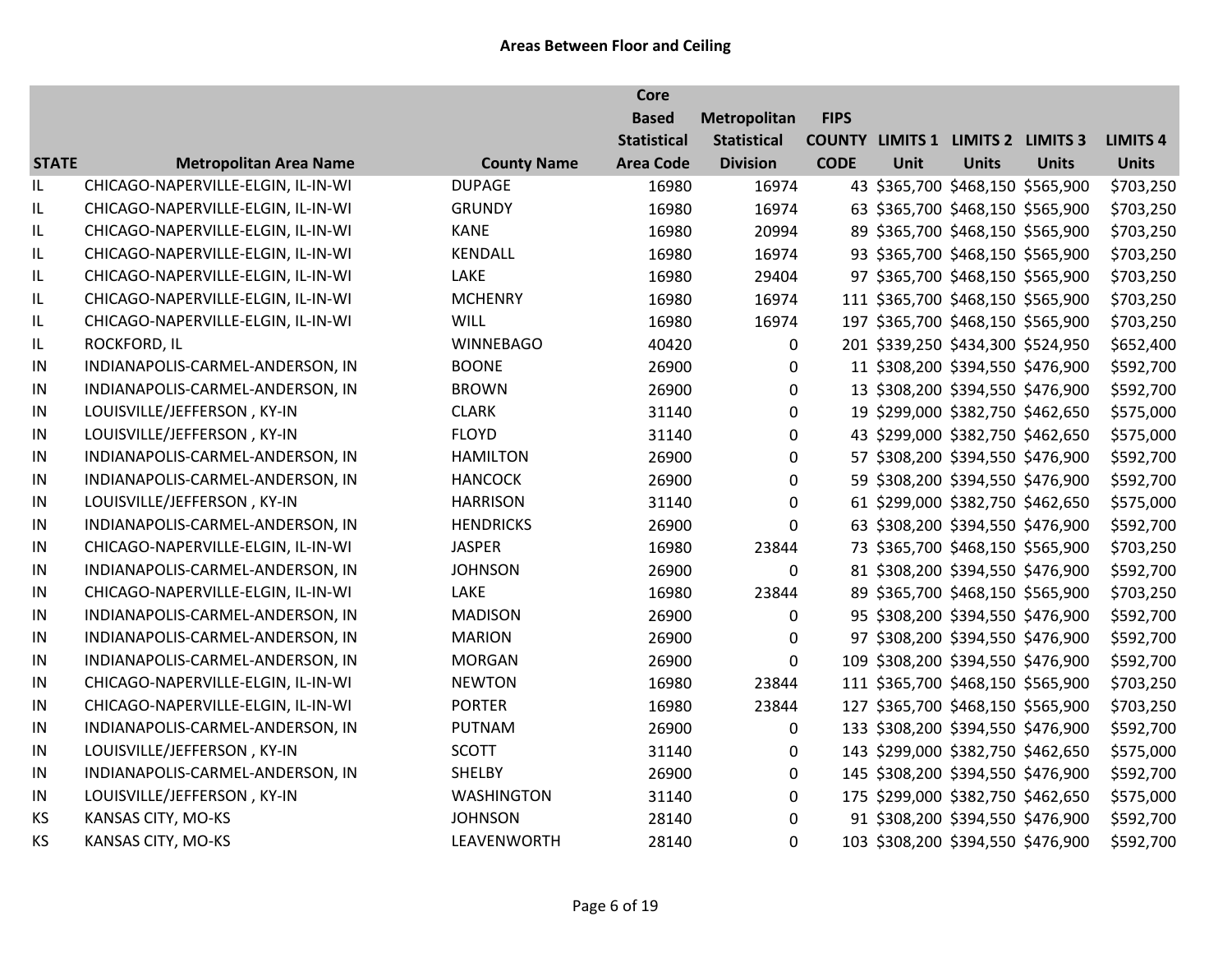|              |                                         |                       | <b>Core</b>        |                    |             |      |                                          |                                   |                 |
|--------------|-----------------------------------------|-----------------------|--------------------|--------------------|-------------|------|------------------------------------------|-----------------------------------|-----------------|
|              |                                         |                       | <b>Based</b>       | Metropolitan       | <b>FIPS</b> |      |                                          |                                   |                 |
|              |                                         |                       | <b>Statistical</b> | <b>Statistical</b> |             |      | <b>COUNTY LIMITS 1 LIMITS 2 LIMITS 3</b> |                                   | <b>LIMITS 4</b> |
| <b>STATE</b> | <b>Metropolitan Area Name</b>           | <b>County Name</b>    | <b>Area Code</b>   | <b>Division</b>    | <b>CODE</b> | Unit | <b>Units</b>                             | <b>Units</b>                      | <b>Units</b>    |
| KS           | KANSAS CITY, MO-KS                      | <b>LINN</b>           | 28140              | 0                  |             |      | 107 \$308,200 \$394,550 \$476,900        |                                   | \$592,700       |
| KS           | KANSAS CITY, MO-KS                      | <b>MIAMI</b>          | 28140              | $\Omega$           |             |      | 121 \$308,200 \$394,550 \$476,900        |                                   | \$592,700       |
| KS           | KANSAS CITY, MO-KS                      | <b>WYANDOTTE</b>      | 28140              | $\mathbf 0$        |             |      | 209 \$308,200 \$394,550 \$476,900        |                                   | \$592,700       |
| KY           | LOUISVILLE/JEFFERSON, KY-IN             | <b>BULLITT</b>        | 31140              | $\boldsymbol{0}$   |             |      |                                          | 29 \$299,000 \$382,750 \$462,650  | \$575,000       |
| KY           | LOUISVILLE/JEFFERSON, KY-IN             | <b>HENRY</b>          | 31140              | $\mathbf 0$        |             |      |                                          | 103 \$299,000 \$382,750 \$462,650 | \$575,000       |
| KY           | LOUISVILLE/JEFFERSON, KY-IN             | <b>JEFFERSON</b>      | 31140              | 0                  |             |      | 111 \$299,000 \$382,750 \$462,650        |                                   | \$575,000       |
| KY           | LOUISVILLE/JEFFERSON, KY-IN             | <b>OLDHAM</b>         | 31140              | $\mathbf 0$        |             |      | 185 \$299,000 \$382,750 \$462,650        |                                   | \$575,000       |
| KY           | LOUISVILLE/JEFFERSON, KY-IN             | <b>SHELBY</b>         | 31140              | $\boldsymbol{0}$   |             |      | 211 \$299,000 \$382,750 \$462,650        |                                   | \$575,000       |
| KY           | LOUISVILLE/JEFFERSON, KY-IN             | <b>SPENCER</b>        | 31140              | $\mathbf 0$        |             |      |                                          | 215 \$299,000 \$382,750 \$462,650 | \$575,000       |
| KY           | LOUISVILLE/JEFFERSON, KY-IN             | <b>TRIMBLE</b>        | 31140              | $\boldsymbol{0}$   |             |      |                                          | 223 \$299,000 \$382,750 \$462,650 | \$575,000       |
| ME           | PORTLAND-SOUTH PORTLAND, ME             | <b>CUMBERLAND</b>     | 38860              | 0                  |             |      |                                          | 5 \$304,750 \$390,100 \$471,550   | \$586,050       |
| ME           | NON-METRO                               | <b>KNOX</b>           | 99999              | 0                  |             |      | 13 \$279,450 \$357,750 \$432,400         |                                   | \$537,400       |
| ME           | PORTLAND-SOUTH PORTLAND, ME             | SAGADAHOC             | 38860              | $\pmb{0}$          |             |      | 23 \$304,750 \$390,100 \$471,550         |                                   | \$586,050       |
| ME           | PORTLAND-SOUTH PORTLAND, ME             | <b>YORK</b>           | 38860              | $\mathbf 0$        |             |      |                                          | 31 \$304,750 \$390,100 \$471,550  | \$586,050       |
| MD           | BALTIMORE-COLUMBIA-TOWSON, MD           | <b>ANNE ARUNDEL</b>   | 12580              | $\boldsymbol{0}$   |             |      |                                          | 3 \$517,500 \$662,500 \$800,800   | \$995,200       |
| MD           | BALTIMORE-COLUMBIA-TOWSON, MD           | <b>BALTIMORE</b>      | 12580              | 0                  |             |      | 5 \$517,500 \$662,500 \$800,800          |                                   | \$995,200       |
| <b>MD</b>    | BALTIMORE-COLUMBIA-TOWSON, MD           | CARROLL               | 12580              | 0                  |             |      | 13 \$517,500 \$662,500 \$800,800         |                                   | \$995,200       |
| <b>MD</b>    | PHILADELPHIA-CAMDEN-WILMINGTON, PA-NJ-D | <b>CECIL</b>          | 37980              | 48864              |             |      | 15 \$379,500 \$485,800 \$587,250         |                                   | \$729,800       |
| <b>MD</b>    | BALTIMORE-COLUMBIA-TOWSON, MD           | <b>HARFORD</b>        | 12580              | 0                  |             |      |                                          | 25 \$517,500 \$662,500 \$800,800  | \$995,200       |
| <b>MD</b>    | BALTIMORE-COLUMBIA-TOWSON, MD           | <b>HOWARD</b>         | 12580              | $\pmb{0}$          |             |      | 27 \$517,500 \$662,500 \$800,800         |                                   | \$995,200       |
| MD           | NON-METRO                               | <b>KENT</b>           | 99999              | $\pmb{0}$          |             |      | 29 \$290,950 \$372,450 \$450,200         |                                   | \$559,500       |
| <b>MD</b>    | BALTIMORE-COLUMBIA-TOWSON, MD           | <b>QUEEN ANNE'S</b>   | 12580              | 0                  |             |      | 35 \$517,500 \$662,500 \$800,800         |                                   | \$995,200       |
| <b>MD</b>    | CALIFORNIA-LEXINGTON PARK, MD           | ST. MARY'S            | 15680              | $\mathbf 0$        |             |      | 37 \$347,300 \$444,600 \$537,400         |                                   | \$667,900       |
| <b>MD</b>    | SALISBURY, MD-DE                        | SOMERSET              | 41540              | $\boldsymbol{0}$   |             |      |                                          | 39 \$316,250 \$404,850 \$489,350  | \$608,150       |
| MD           | EASTON, MD                              | <b>TALBOT</b>         | 20660              | $\boldsymbol{0}$   |             |      |                                          | 41 \$382,950 \$490,250 \$592,600  | \$736,450       |
| MD           | SALISBURY, MD-DE                        | <b>WICOMICO</b>       | 41540              | $\pmb{0}$          |             |      | 45 \$316,250 \$404,850 \$489,350         |                                   | \$608,150       |
| <b>MD</b>    | SALISBURY, MD-DE                        | <b>WORCESTER</b>      | 41540              | $\mathbf 0$        |             |      | 47 \$316,250 \$404,850 \$489,350         |                                   | \$608,150       |
| <b>MD</b>    | BALTIMORE-COLUMBIA-TOWSON, MD           | <b>BALTIMORE CITY</b> | 12580              | 0                  |             |      | 510 \$517,500 \$662,500 \$800,800        |                                   | \$995,200       |
| MA           | <b>BARNSTABLE TOWN, MA</b>              | <b>BARNSTABLE</b>     | 12700              | $\mathbf 0$        |             |      |                                          | 1 \$408,250 \$522,600 \$631,750   | \$785,100       |
| MA           | PROVIDENCE-WARWICK, RI-MA               | <b>BRISTOL</b>        | 39300              | $\mathbf 0$        |             |      | 5 \$426,650 \$546,200 \$660,200          |                                   | \$820,500       |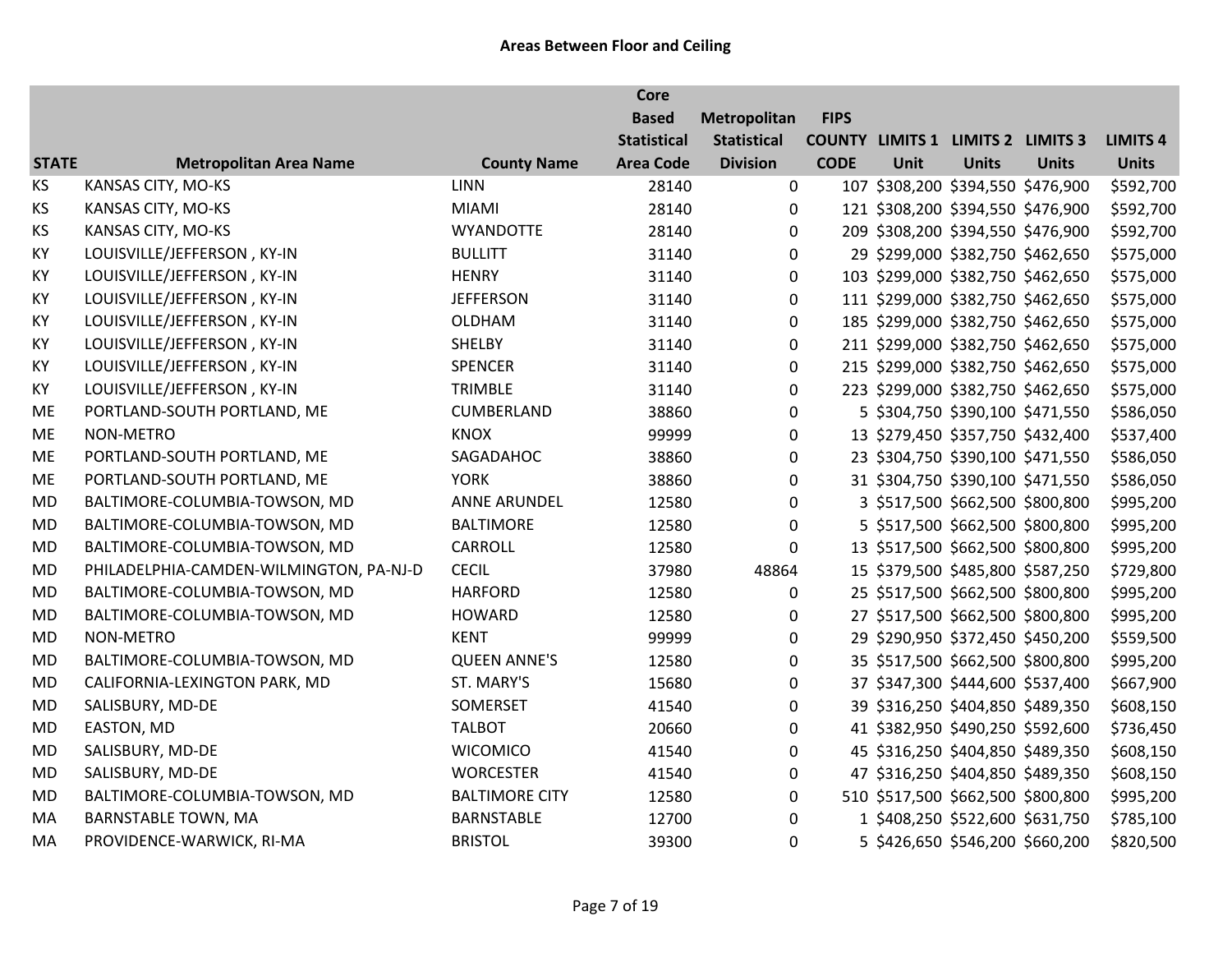|              |                                         |                    | <b>Core</b>        |                    |             |      |                                          |              |                                              |
|--------------|-----------------------------------------|--------------------|--------------------|--------------------|-------------|------|------------------------------------------|--------------|----------------------------------------------|
|              |                                         |                    | <b>Based</b>       | Metropolitan       | <b>FIPS</b> |      |                                          |              |                                              |
|              |                                         |                    | <b>Statistical</b> | <b>Statistical</b> |             |      | <b>COUNTY LIMITS 1 LIMITS 2 LIMITS 3</b> |              | <b>LIMITS 4</b>                              |
| <b>STATE</b> | <b>Metropolitan Area Name</b>           | <b>County Name</b> | <b>Area Code</b>   | <b>Division</b>    | <b>CODE</b> | Unit | <b>Units</b>                             | <b>Units</b> | <b>Units</b>                                 |
| MA           | BOSTON-CAMBRIDGE-NEWTON, MA-NH          | <b>ESSEX</b>       | 14460              | 15764              |             |      |                                          |              | 9 \$598,000 \$765,550 \$925,350 \$1,150,000  |
| MA           | SPRINGFIELD, MA                         | <b>HAMPDEN</b>     | 44140              | $\Omega$           |             |      | 13 \$287,500 \$368,050 \$444,900         |              | \$552,900                                    |
| MA           | SPRINGFIELD, MA                         | <b>HAMPSHIRE</b>   | 44140              | 0                  |             |      | 15 \$287,500 \$368,050 \$444,900         |              | \$552,900                                    |
| MA           | BOSTON-CAMBRIDGE-NEWTON, MA-NH          | MIDDLESEX          | 14460              | 15764              |             |      |                                          |              | 17 \$598,000 \$765,550 \$925,350 \$1,150,000 |
| MA           | BOSTON-CAMBRIDGE-NEWTON, MA-NH          | <b>NORFOLK</b>     | 14460              | 14454              |             |      |                                          |              | 21 \$598,000 \$765,550 \$925,350 \$1,150,000 |
| MA           | BOSTON-CAMBRIDGE-NEWTON, MA-NH          | PLYMOUTH           | 14460              | 14454              |             |      |                                          |              | 23 \$598,000 \$765,550 \$925,350 \$1,150,000 |
| MA           | BOSTON-CAMBRIDGE-NEWTON, MA-NH          | <b>SUFFOLK</b>     | 14460              | 14454              |             |      |                                          |              | 25 \$598,000 \$765,550 \$925,350 \$1,150,000 |
| MA           | WORCESTER, MA-CT                        | <b>WORCESTER</b>   | 49340              | $\mathbf{0}$       |             |      | 27 \$287,500 \$368,050 \$444,900         |              | \$552,900                                    |
| <b>MN</b>    | MINNEAPOLIS-ST. PAUL-BLOOMINGTON, MN-WI | <b>ANOKA</b>       | 33460              | 0                  |             |      | 3 \$332,350 \$425,450 \$514,300          |              | \$639,150                                    |
| <b>MN</b>    | MINNEAPOLIS-ST. PAUL-BLOOMINGTON, MN-WI | <b>CARVER</b>      | 33460              | $\pmb{0}$          |             |      | 19 \$332,350 \$425,450 \$514,300         |              | \$639,150                                    |
| <b>MN</b>    | MINNEAPOLIS-ST. PAUL-BLOOMINGTON, MN-WI | <b>CHISAGO</b>     | 33460              | 0                  |             |      | 25 \$332,350 \$425,450 \$514,300         |              | \$639,150                                    |
| MN           | NON-METRO                               | <b>COOK</b>        | 99999              | 0                  |             |      | 31 \$282,900 \$362,150 \$437,750         |              | \$544,050                                    |
| <b>MN</b>    | MINNEAPOLIS-ST. PAUL-BLOOMINGTON, MN-WI | <b>DAKOTA</b>      | 33460              | $\boldsymbol{0}$   |             |      | 37 \$332,350 \$425,450 \$514,300         |              | \$639,150                                    |
| MN           | MINNEAPOLIS-ST. PAUL-BLOOMINGTON, MN-WI | <b>HENNEPIN</b>    | 33460              | $\pmb{0}$          |             |      | 53 \$332,350 \$425,450 \$514,300         |              | \$639,150                                    |
| <b>MN</b>    | MINNEAPOLIS-ST. PAUL-BLOOMINGTON, MN-WI | <b>ISANTI</b>      | 33460              | $\boldsymbol{0}$   |             |      | 59 \$332,350 \$425,450 \$514,300         |              | \$639,150                                    |
| MN           | MINNEAPOLIS-ST. PAUL-BLOOMINGTON, MN-WI | LE SUEUR           | 33460              | 0                  |             |      | 79 \$332,350 \$425,450 \$514,300         |              | \$639,150                                    |
| MN           | MINNEAPOLIS-ST. PAUL-BLOOMINGTON, MN-WI | <b>MILLE LACS</b>  | 33460              | 0                  |             |      | 95 \$332,350 \$425,450 \$514,300         |              | \$639,150                                    |
| MN           | MINNEAPOLIS-ST. PAUL-BLOOMINGTON, MN-WI | RAMSEY             | 33460              | $\mathbf 0$        |             |      | 123 \$332,350 \$425,450 \$514,300        |              | \$639,150                                    |
| <b>MN</b>    | MINNEAPOLIS-ST. PAUL-BLOOMINGTON, MN-WI | <b>SCOTT</b>       | 33460              | $\mathbf 0$        |             |      | 139 \$332,350 \$425,450 \$514,300        |              | \$639,150                                    |
| MN           | MINNEAPOLIS-ST. PAUL-BLOOMINGTON, MN-WI | SHERBURNE          | 33460              | 0                  |             |      | 141 \$332,350 \$425,450 \$514,300        |              | \$639,150                                    |
| MN           | MINNEAPOLIS-ST. PAUL-BLOOMINGTON, MN-WI | SIBLEY             | 33460              | 0                  |             |      | 143 \$332,350 \$425,450 \$514,300        |              | \$639,150                                    |
| MN           | MINNEAPOLIS-ST. PAUL-BLOOMINGTON, MN-WI | <b>WASHINGTON</b>  | 33460              | $\mathbf 0$        |             |      | 163 \$332,350 \$425,450 \$514,300        |              | \$639,150                                    |
| <b>MN</b>    | MINNEAPOLIS-ST. PAUL-BLOOMINGTON, MN-WI | <b>WRIGHT</b>      | 33460              | $\mathbf 0$        |             |      | 171 \$332,350 \$425,450 \$514,300        |              | \$639,150                                    |
| MS           | JACKSON, MS                             | <b>COPIAH</b>      | 27140              | $\boldsymbol{0}$   |             |      | 29 \$281,750 \$360,700 \$436,000         |              | \$541,800                                    |
| <b>MS</b>    | JACKSON, MS                             | <b>HINDS</b>       | 27140              | 0                  |             |      | 49 \$281,750 \$360,700 \$436,000         |              | \$541,800                                    |
| MS           | JACKSON, MS                             | <b>MADISON</b>     | 27140              | 0                  |             |      | 89 \$281,750 \$360,700 \$436,000         |              | \$541,800                                    |
| <b>MS</b>    | JACKSON, MS                             | <b>RANKIN</b>      | 27140              | $\mathbf 0$        |             |      | 121 \$281,750 \$360,700 \$436,000        |              | \$541,800                                    |
| MS           | JACKSON, MS                             | <b>SIMPSON</b>     | 27140              | 0                  |             |      | 127 \$281,750 \$360,700 \$436,000        |              | \$541,800                                    |
| <b>MS</b>    | JACKSON, MS                             | YAZOO              | 27140              | $\mathbf 0$        |             |      | 163 \$281,750 \$360,700 \$436,000        |              | \$541,800                                    |
| <b>MO</b>    | KANSAS CITY, MO-KS                      | <b>BATES</b>       | 28140              | 0                  |             |      | 13 \$308,200 \$394,550 \$476,900         |              | \$592,700                                    |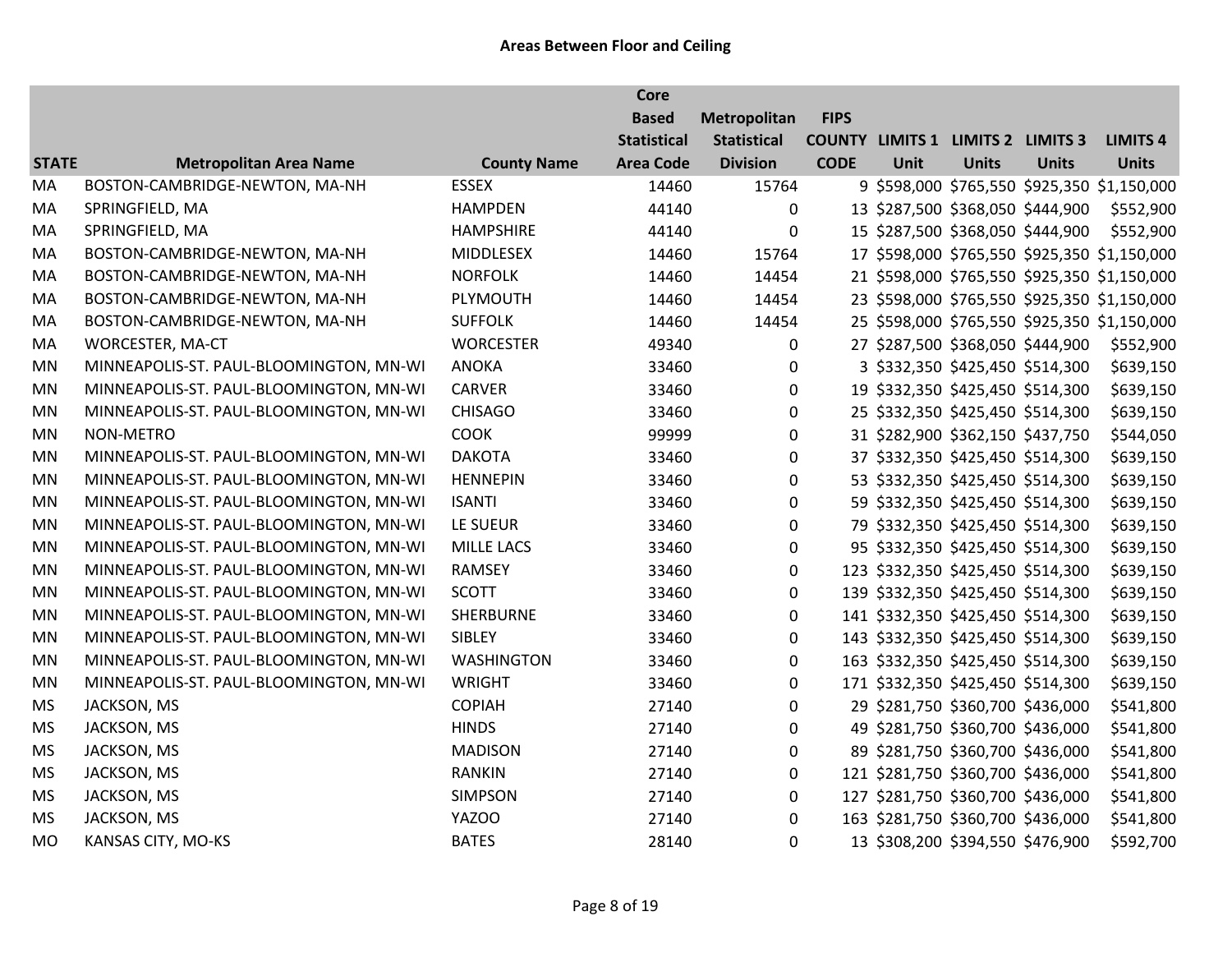|              |                                         |                    | <b>Core</b>        |                    |             |      |                                          |              |                                              |
|--------------|-----------------------------------------|--------------------|--------------------|--------------------|-------------|------|------------------------------------------|--------------|----------------------------------------------|
|              |                                         |                    | <b>Based</b>       | Metropolitan       | <b>FIPS</b> |      |                                          |              |                                              |
|              |                                         |                    | <b>Statistical</b> | <b>Statistical</b> |             |      | <b>COUNTY LIMITS 1 LIMITS 2 LIMITS 3</b> |              | <b>LIMITS 4</b>                              |
| <b>STATE</b> | <b>Metropolitan Area Name</b>           | <b>County Name</b> | <b>Area Code</b>   | <b>Division</b>    | <b>CODE</b> | Unit | <b>Units</b>                             | <b>Units</b> | <b>Units</b>                                 |
| <b>MO</b>    | KANSAS CITY, MO-KS                      | CALDWELL           | 28140              | 0                  |             |      | 25 \$308,200 \$394,550 \$476,900         |              | \$592,700                                    |
| <b>MO</b>    | KANSAS CITY, MO-KS                      | CASS               | 28140              | $\mathbf{0}$       |             |      | 37 \$308,200 \$394,550 \$476,900         |              | \$592,700                                    |
| MO           | KANSAS CITY, MO-KS                      | <b>CLAY</b>        | 28140              | $\boldsymbol{0}$   |             |      | 47 \$308,200 \$394,550 \$476,900         |              | \$592,700                                    |
| <b>MO</b>    | KANSAS CITY, MO-KS                      | <b>CLINTON</b>     | 28140              | $\boldsymbol{0}$   |             |      | 49 \$308,200 \$394,550 \$476,900         |              | \$592,700                                    |
| MO           | KANSAS CITY, MO-KS                      | <b>JACKSON</b>     | 28140              | 0                  |             |      | 95 \$308,200 \$394,550 \$476,900         |              | \$592,700                                    |
| <b>MO</b>    | KANSAS CITY, MO-KS                      | LAFAYETTE          | 28140              | 0                  |             |      | 107 \$308,200 \$394,550 \$476,900        |              | \$592,700                                    |
| <b>MO</b>    | KANSAS CITY, MO-KS                      | <b>PLATTE</b>      | 28140              | $\mathbf 0$        |             |      | 165 \$308,200 \$394,550 \$476,900        |              | \$592,700                                    |
| <b>MO</b>    | KANSAS CITY, MO-KS                      | <b>RAY</b>         | 28140              | $\mathbf 0$        |             |      | 177 \$308,200 \$394,550 \$476,900        |              | \$592,700                                    |
| MT           | NON-METRO                               | <b>FALLON</b>      | 99999              | 0                  |             |      | 25 \$282,900 \$362,150 \$437,750         |              | \$544,050                                    |
| MT           | KALISPELL, MT                           | <b>FLATHEAD</b>    | 28060              | 0                  |             |      | 29 \$301,300 \$385,700 \$466,250         |              | \$579,400                                    |
| MT           | BOZEMAN, MT                             | <b>GALLATIN</b>    | 14580              | 0                  |             |      | 31 \$356,500 \$456,350 \$551,650         |              | \$685,550                                    |
| MT           | HELENA, MT                              | <b>JEFFERSON</b>   | 25740              | $\boldsymbol{0}$   |             |      | 43 \$286,350 \$366,550 \$443,100         |              | \$550,650                                    |
| MT           | HELENA, MT                              | LEWIS AND CLARK    | 25740              | $\boldsymbol{0}$   |             |      | 49 \$286,350 \$366,550 \$443,100         |              | \$550,650                                    |
| MT           | NON-METRO                               | <b>MADISON</b>     | 99999              | $\boldsymbol{0}$   |             |      | 57 \$325,450 \$416,600 \$503,600         |              | \$625,850                                    |
| MT           | MISSOULA, MT                            | <b>MISSOULA</b>    | 33540              | 0                  |             |      | 63 \$295,550 \$378,350 \$457,350         |              | \$568,350                                    |
| MT           | NON-METRO                               | <b>SWEET GRASS</b> | 99999              | 0                  |             |      | 97 \$289,800 \$371,000 \$448,450         |              | \$557,300                                    |
| <b>NE</b>    | NORTH PLATTE, NE                        | <b>LINCOLN</b>     | 35820              | 0                  |             |      | 111 \$433,550 \$555,000 \$670,900        |              | \$833,750                                    |
| <b>NE</b>    | NORTH PLATTE, NE                        | LOGAN              | 35820              | $\mathbf 0$        |             |      | 113 \$433,550 \$555,000 \$670,900        |              | \$833,750                                    |
| <b>NE</b>    | NORTH PLATTE, NE                        | <b>MCPHERSON</b>   | 35820              | 0                  |             |      | 117 \$433,550 \$555,000 \$670,900        |              | \$833,750                                    |
| <b>NV</b>    | LAS VEGAS-HENDERSON-PARADISE, NV        | <b>CLARK</b>       | 29820              | 0                  |             |      | 3 \$287,500 \$368,050 \$444,900          |              | \$552,900                                    |
| <b>NV</b>    | <b>GARDNERVILLE RANCHOS, NV</b>         | <b>DOUGLAS</b>     | 23820              | 0                  |             |      | 5 \$362,250 \$463,750 \$560,550          |              | \$696,650                                    |
| <b>NV</b>    | RENO, NV                                | <b>STOREY</b>      | 39900              | 0                  |             |      | 29 \$345,000 \$441,650 \$533,850         |              | \$663,450                                    |
| <b>NV</b>    | RENO, NV                                | <b>WASHOE</b>      | 39900              | $\mathbf 0$        |             |      | 31 \$345,000 \$441,650 \$533,850         |              | \$663,450                                    |
| <b>NV</b>    | CARSON CITY, NV                         | <b>CARSON CITY</b> | 16180              | $\boldsymbol{0}$   |             |      | 510 \$286,350 \$366,550 \$443,100        |              | \$550,650                                    |
| <b>NH</b>    | MANCHESTER-NASHUA, NH                   | HILLSBOROUGH       | 31700              | 0                  |             |      | 11 \$297,850 \$381,300 \$460,900         |              | \$572,800                                    |
| <b>NH</b>    | BOSTON-CAMBRIDGE-NEWTON, MA-NH          | <b>ROCKINGHAM</b>  | 14460              | 40484              |             |      |                                          |              | 15 \$598,000 \$765,550 \$925,350 \$1,150,000 |
| <b>NH</b>    | BOSTON-CAMBRIDGE-NEWTON, MA-NH          | <b>STRAFFORD</b>   | 14460              | 40484              |             |      |                                          |              | 17 \$598,000 \$765,550 \$925,350 \$1,150,000 |
| <b>NJ</b>    | ATLANTIC CITY-HAMMONTON, NJ             | <b>ATLANTIC</b>    | 12100              | $\pmb{0}$          |             |      | 1 \$316,250 \$404,850 \$489,350          |              | \$608,150                                    |
| NJ           | PHILADELPHIA-CAMDEN-WILMINGTON, PA-NJ-D | <b>BURLINGTON</b>  | 37980              | 15804              |             |      | 5 \$379,500 \$485,800 \$587,250          |              | \$729,800                                    |
| <b>NJ</b>    | PHILADELPHIA-CAMDEN-WILMINGTON, PA-NJ-D | <b>CAMDEN</b>      | 37980              | 15804              |             |      | 7 \$379,500 \$485,800 \$587,250          |              | \$729,800                                    |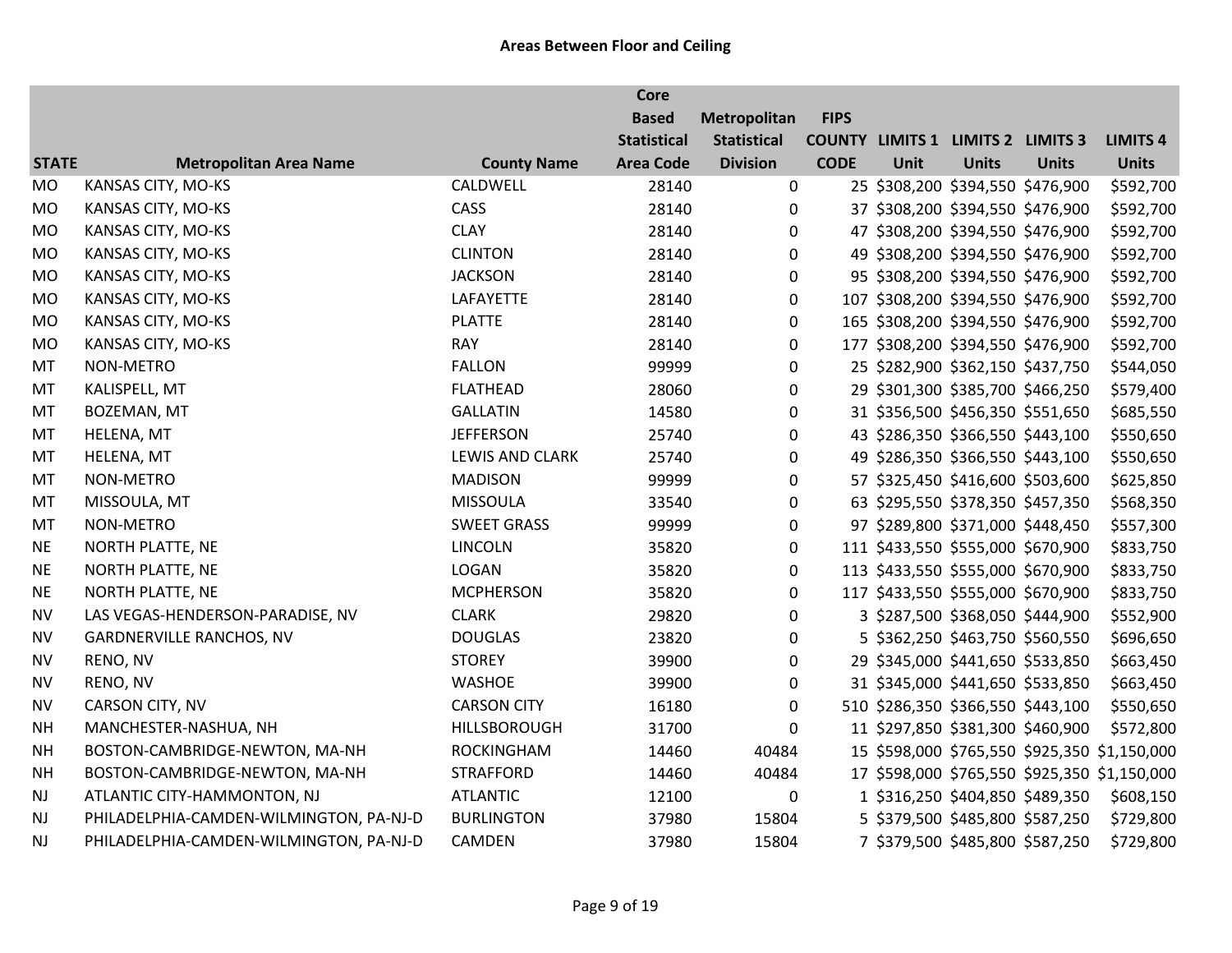|              |                                         |                    | <b>Core</b>        |                    |             |      |                                          |              |                 |
|--------------|-----------------------------------------|--------------------|--------------------|--------------------|-------------|------|------------------------------------------|--------------|-----------------|
|              |                                         |                    | <b>Based</b>       | Metropolitan       | <b>FIPS</b> |      |                                          |              |                 |
|              |                                         |                    | <b>Statistical</b> | <b>Statistical</b> |             |      | <b>COUNTY LIMITS 1 LIMITS 2 LIMITS 3</b> |              | <b>LIMITS 4</b> |
| <b>STATE</b> | <b>Metropolitan Area Name</b>           | <b>County Name</b> | <b>Area Code</b>   | <b>Division</b>    | <b>CODE</b> | Unit | <b>Units</b>                             | <b>Units</b> | <b>Units</b>    |
| <b>NJ</b>    | OCEAN CITY, NJ                          | <b>CAPE MAY</b>    | 36140              | $\mathbf 0$        |             |      | 9 \$414,000 \$530,000 \$640,650          |              | \$796,150       |
| <b>NJ</b>    | PHILADELPHIA-CAMDEN-WILMINGTON, PA-NJ-D | <b>GLOUCESTER</b>  | 37980              | 15804              |             |      | 15 \$379,500 \$485,800 \$587,250         |              | \$729,800       |
| <b>NJ</b>    | TRENTON, NJ                             | <b>MERCER</b>      | 45940              | 0                  |             |      | 21 \$345,000 \$441,650 \$533,850         |              | \$663,450       |
| NJ           | PHILADELPHIA-CAMDEN-WILMINGTON, PA-NJ-D | SALEM              | 37980              | 48864              |             |      | 33 \$379,500 \$485,800 \$587,250         |              | \$729,800       |
| <b>NJ</b>    | ALLENTOWN-BETHLEHEM-EASTON, PA-NJ       | WARREN             | 10900              | $\mathbf 0$        |             |      | 41 \$372,600 \$477,000 \$576,550         |              | \$716,550       |
| <b>NM</b>    | <b>NON-METRO</b>                        | <b>CATRON</b>      | 99999              | 0                  |             |      | 3 \$395,600 \$506,450 \$612,150          |              | \$760,750       |
| <b>NM</b>    | LOS ALAMOS, NM                          | <b>LOS ALAMOS</b>  | 31060              | 0                  |             |      | 28 \$380,650 \$487,300 \$589,000         |              | \$732,000       |
| <b>NM</b>    | SANTA FE, NM                            | <b>SANTA FE</b>    | 42140              | $\mathbf 0$        |             |      | 49 \$368,000 \$471,100 \$569,450         |              | \$707,700       |
| <b>NM</b>    | TAOS, NM                                | <b>TAOS</b>        | 45340              | $\mathbf 0$        |             |      | 55 \$286,350 \$366,550 \$443,100         |              | \$550,650       |
| <b>NY</b>    | ALBANY-SCHENECTADY-TROY, NY             | <b>ALBANY</b>      | 10580              | $\mathbf 0$        |             |      | 1 \$292,100 \$373,950 \$452,000          |              | \$561,700       |
| <b>NY</b>    | ALBANY-SCHENECTADY-TROY, NY             | RENSSELAER         | 10580              | 0                  |             |      | 83 \$292,100 \$373,950 \$452,000         |              | \$561,700       |
| <b>NY</b>    | ALBANY-SCHENECTADY-TROY, NY             | SARATOGA           | 10580              | 0                  |             |      | 91 \$292,100 \$373,950 \$452,000         |              | \$561,700       |
| <b>NY</b>    | ALBANY-SCHENECTADY-TROY, NY             | <b>SCHENECTADY</b> | 10580              | $\mathbf 0$        |             |      | 93 \$292,100 \$373,950 \$452,000         |              | \$561,700       |
| <b>NY</b>    | ALBANY-SCHENECTADY-TROY, NY             | <b>SCHOHARIE</b>   | 10580              | 0                  |             |      | 95 \$292,100 \$373,950 \$452,000         |              | \$561,700       |
| <b>NC</b>    | CHARLOTTE-CONCORD-GASTONIA, NC-SC       | <b>CABARRUS</b>    | 16740              | $\mathbf 0$        |             |      | 25 \$280,600 \$359,200 \$434,200         |              | \$539,600       |
| NC           | DURHAM-CHAPEL HILL, NC                  | CHATHAM            | 20500              | 0                  |             |      | 37 \$359,950 \$460,800 \$557,000         |              | \$692,200       |
| <b>NC</b>    | VIRGINIA BEACH-NORFOLK-NEWPORT NEWS, VA | <b>CURRITUCK</b>   | 47260              | 0                  |             |      | 53 \$458,850 \$587,400 \$710,050         |              | \$882,400       |
| <b>NC</b>    | KILL DEVIL HILLS, NC                    | <b>DARE</b>        | 28620              | $\mathbf 0$        |             |      | 55 \$391,000 \$500,550 \$605,050         |              | \$751,900       |
| <b>NC</b>    | DURHAM-CHAPEL HILL, NC                  | <b>DURHAM</b>      | 20500              | 0                  |             |      | 63 \$359,950 \$460,800 \$557,000         |              | \$692,200       |
| <b>NC</b>    | RALEIGH, NC                             | <b>FRANKLIN</b>    | 39580              | $\mathbf 0$        |             |      | 69 \$300,150 \$384,250 \$464,450         |              | \$577,200       |
| <b>NC</b>    | CHARLOTTE-CONCORD-GASTONIA, NC-SC       | <b>GASTON</b>      | 16740              | 0                  |             |      | 71 \$280,600 \$359,200 \$434,200         |              | \$539,600       |
| NC           | VIRGINIA BEACH-NORFOLK-NEWPORT NEWS, VA | <b>GATES</b>       | 47260              | $\mathbf 0$        |             |      | 73 \$458,850 \$587,400 \$710,050         |              | \$882,400       |
| <b>NC</b>    | NON-METRO                               | <b>HYDE</b>        | 99999              | $\mathbf 0$        |             |      | 95 \$483,000 \$618,300 \$747,400         |              | \$928,850       |
| <b>NC</b>    | CHARLOTTE-CONCORD-GASTONIA, NC-SC       | <b>IREDELL</b>     | 16740              | 0                  |             |      | 97 \$280,600 \$359,200 \$434,200         |              | \$539,600       |
| <b>NC</b>    | RALEIGH, NC                             | <b>JOHNSTON</b>    | 39580              | $\mathbf 0$        |             |      | 101 \$300,150 \$384,250 \$464,450        |              | \$577,200       |
| NC           | CHARLOTTE-CONCORD-GASTONIA, NC-SC       | <b>LINCOLN</b>     | 16740              | $\mathbf 0$        |             |      | 109 \$280,600 \$359,200 \$434,200        |              | \$539,600       |
| NC           | CHARLOTTE-CONCORD-GASTONIA, NC-SC       | MECKLENBURG        | 16740              | $\mathbf 0$        |             |      | 119 \$280,600 \$359,200 \$434,200        |              | \$539,600       |
| <b>NC</b>    | DURHAM-CHAPEL HILL, NC                  | ORANGE             | 20500              | 0                  |             |      | 135 \$359,950 \$460,800 \$557,000        |              | \$692,200       |
| <b>NC</b>    | DURHAM-CHAPEL HILL, NC                  | PERSON             | 20500              | $\mathbf 0$        |             |      | 145 \$359,950 \$460,800 \$557,000        |              | \$692,200       |
| <b>NC</b>    | CHARLOTTE-CONCORD-GASTONIA, NC-SC       | <b>ROWAN</b>       | 16740              | $\Omega$           |             |      | 159 \$280,600 \$359,200 \$434,200        |              | \$539,600       |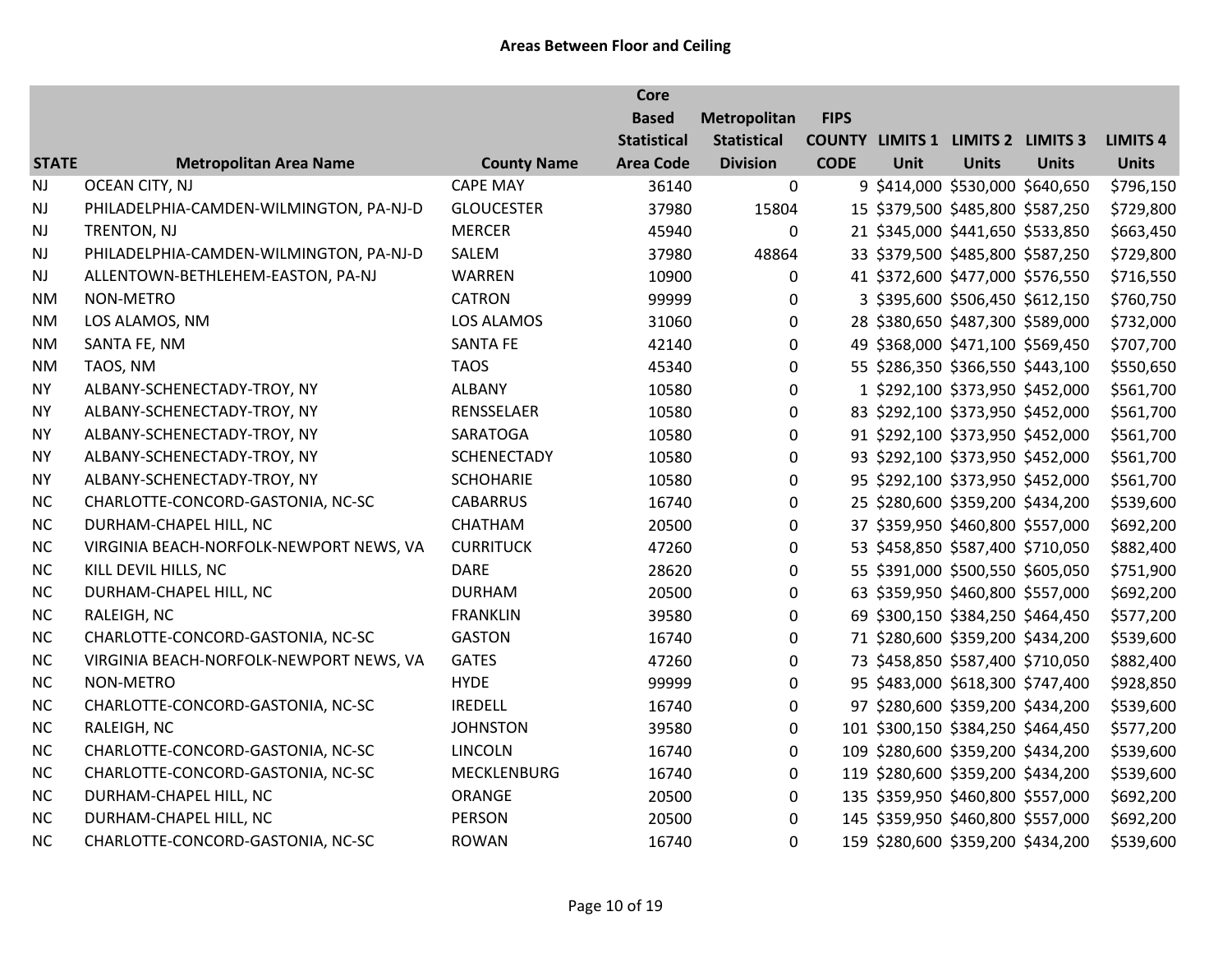|              |                                     |                    | <b>Core</b>        |                    |             |      |                                          |              |                 |
|--------------|-------------------------------------|--------------------|--------------------|--------------------|-------------|------|------------------------------------------|--------------|-----------------|
|              |                                     |                    | <b>Based</b>       | Metropolitan       | <b>FIPS</b> |      |                                          |              |                 |
|              |                                     |                    | <b>Statistical</b> | <b>Statistical</b> |             |      | <b>COUNTY LIMITS 1 LIMITS 2 LIMITS 3</b> |              | <b>LIMITS 4</b> |
| <b>STATE</b> | <b>Metropolitan Area Name</b>       | <b>County Name</b> | <b>Area Code</b>   | <b>Division</b>    | <b>CODE</b> | Unit | <b>Units</b>                             | <b>Units</b> | <b>Units</b>    |
| <b>NC</b>    | KILL DEVIL HILLS, NC                | <b>TYRRELL</b>     | 28620              | 0                  |             |      | 177 \$391,000 \$500,550 \$605,050        |              | \$751,900       |
| <b>NC</b>    | CHARLOTTE-CONCORD-GASTONIA, NC-SC   | <b>UNION</b>       | 16740              | 0                  |             |      | 179 \$280,600 \$359,200 \$434,200        |              | \$539,600       |
| <b>NC</b>    | RALEIGH, NC                         | <b>WAKE</b>        | 39580              | $\boldsymbol{0}$   |             |      | 183 \$300,150 \$384,250 \$464,450        |              | \$577,200       |
| <b>ND</b>    | NON-METRO                           | <b>BILLINGS</b>    | 99999              | $\pmb{0}$          |             |      | 7 \$339,250 \$434,300 \$524,950          |              | \$652,400       |
| <b>ND</b>    | <b>BISMARCK, ND</b>                 | <b>BURLEIGH</b>    | 13900              | 0                  |             |      | 15 \$296,700 \$379,800 \$459,100         |              | \$570,550       |
| <b>ND</b>    | NON-METRO                           | <b>MCINTOSH</b>    | 99999              | 0                  |             |      | 51 \$285,200 \$365,100 \$441,300         |              | \$548,450       |
| <b>ND</b>    | NON-METRO                           | <b>MCKENZIE</b>    | 99999              | 0                  |             |      | 53 \$299,000 \$382,750 \$462,650         |              | \$575,000       |
| <b>ND</b>    | <b>BISMARCK, ND</b>                 | <b>MORTON</b>      | 13900              | $\boldsymbol{0}$   |             |      | 59 \$296,700 \$379,800 \$459,100         |              | \$570,550       |
| <b>ND</b>    | <b>BISMARCK, ND</b>                 | <b>OLIVER</b>      | 13900              | $\boldsymbol{0}$   |             |      | 65 \$296,700 \$379,800 \$459,100         |              | \$570,550       |
| <b>ND</b>    | <b>BISMARCK, ND</b>                 | <b>SIOUX</b>       | 13900              | 0                  |             |      | 85 \$296,700 \$379,800 \$459,100         |              | \$570,550       |
| <b>ND</b>    | DICKINSON, ND                       | <b>STARK</b>       | 19860              | 0                  |             |      | 89 \$308,200 \$394,550 \$476,900         |              | \$592,700       |
| <b>ND</b>    | WILLISTON, ND                       | <b>WILLIAMS</b>    | 48780              | $\boldsymbol{0}$   |             |      | 105 \$330,050 \$422,500 \$510,700        |              | \$634,700       |
| OH           | COLUMBUS, OH                        | DELAWARE           | 18140              | $\mathbf 0$        |             |      | 41 \$326,600 \$418,100 \$505,400         |              | \$628,050       |
| OH           | COLUMBUS, OH                        | <b>FAIRFIELD</b>   | 18140              | $\boldsymbol{0}$   |             |      | 45 \$326,600 \$418,100 \$505,400         |              | \$628,050       |
| OH           | COLUMBUS, OH                        | <b>FRANKLIN</b>    | 18140              | 0                  |             |      | 49 \$326,600 \$418,100 \$505,400         |              | \$628,050       |
| OH           | COLUMBUS, OH                        | <b>HOCKING</b>     | 18140              | 0                  |             |      | 73 \$326,600 \$418,100 \$505,400         |              | \$628,050       |
| OH           | COLUMBUS, OH                        | <b>LICKING</b>     | 18140              | 0                  |             |      | 89 \$326,600 \$418,100 \$505,400         |              | \$628,050       |
| OH           | COLUMBUS, OH                        | <b>MADISON</b>     | 18140              | $\boldsymbol{0}$   |             |      | 97 \$326,600 \$418,100 \$505,400         |              | \$628,050       |
| OH           | COLUMBUS, OH                        | <b>MORROW</b>      | 18140              | $\boldsymbol{0}$   |             |      | 117 \$326,600 \$418,100 \$505,400        |              | \$628,050       |
| OH           | COLUMBUS, OH                        | <b>PERRY</b>       | 18140              | 0                  |             |      | 127 \$326,600 \$418,100 \$505,400        |              | \$628,050       |
| OH           | COLUMBUS, OH                        | PICKAWAY           | 18140              | 0                  |             |      | 129 \$326,600 \$418,100 \$505,400        |              | \$628,050       |
| OH           | COLUMBUS, OH                        | <b>UNION</b>       | 18140              | $\mathbf 0$        |             |      | 159 \$326,600 \$418,100 \$505,400        |              | \$628,050       |
| OR           | CORVALLIS, OR                       | <b>BENTON</b>      | 18700              | 0                  |             |      | 3 \$323,150 \$413,700 \$500,050          |              | \$621,450       |
| OR           | PORTLAND-VANCOUVER-HILLSBORO, OR-WA | <b>CLACKAMAS</b>   | 38900              | 0                  |             |      | 5 \$408,250 \$522,600 \$631,750          |              | \$785,100       |
| OR           | ASTORIA, OR                         | <b>CLATSOP</b>     | 11820              | 0                  |             |      | 7 \$281,750 \$360,700 \$436,000          |              | \$541,800       |
| OR           | PORTLAND-VANCOUVER-HILLSBORO, OR-WA | <b>COLUMBIA</b>    | 38900              | 0                  |             |      | 9 \$408,250 \$522,600 \$631,750          |              | \$785,100       |
| OR           | <b>BROOKINGS, OR</b>                | <b>CURRY</b>       | 15060              | 0                  |             |      | 15 \$327,750 \$419,550 \$507,150         |              | \$630,300       |
| OR           | BEND-REDMOND, OR                    | <b>DESCHUTES</b>   | 13460              | $\pmb{0}$          |             |      | 17 \$342,700 \$438,700 \$530,300         |              | \$659,050       |
| OR           | <b>HOOD RIVER, OR</b>               | <b>HOOD RIVER</b>  | 26220              | 0                  |             |      | 27 \$391,000 \$500,550 \$605,050         |              | \$751,900       |
| OR           | MEDFORD, OR                         | <b>JACKSON</b>     | 32780              | 0                  |             |      | 29 \$280,600 \$359,200 \$434,200         |              | \$539,600       |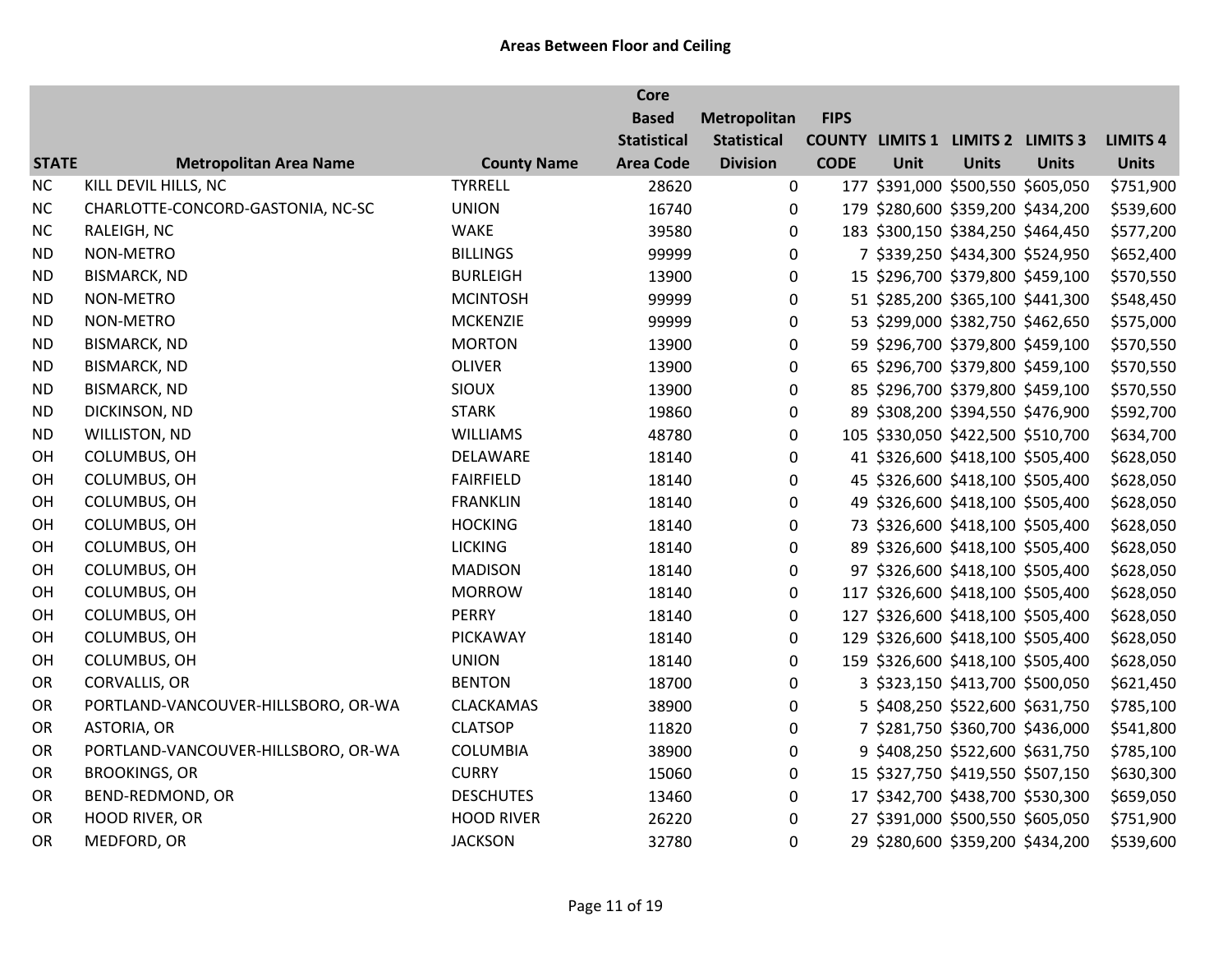|                |                                         |                    | <b>Core</b>        |                    |             |      |                                          |              |                 |
|----------------|-----------------------------------------|--------------------|--------------------|--------------------|-------------|------|------------------------------------------|--------------|-----------------|
|                |                                         |                    | <b>Based</b>       | Metropolitan       | <b>FIPS</b> |      |                                          |              |                 |
|                |                                         |                    | <b>Statistical</b> | <b>Statistical</b> |             |      | <b>COUNTY LIMITS 1 LIMITS 2 LIMITS 3</b> |              | <b>LIMITS 4</b> |
| <b>STATE</b>   | <b>Metropolitan Area Name</b>           | <b>County Name</b> | <b>Area Code</b>   | <b>Division</b>    | <b>CODE</b> | Unit | <b>Units</b>                             | <b>Units</b> | <b>Units</b>    |
| OR             | NEWPORT, OR                             | <b>LINCOLN</b>     | 35440              | $\pmb{0}$          |             |      | 41 \$276,000 \$353,300 \$427,100         |              | \$530,750       |
| OR             | PORTLAND-VANCOUVER-HILLSBORO, OR-WA     | <b>MULTNOMAH</b>   | 38900              | 0                  |             |      | 51 \$408,250 \$522,600 \$631,750         |              | \$785,100       |
| OR             | NON-METRO                               | <b>TILLAMOOK</b>   | 99999              | 0                  |             |      | 57 \$287,500 \$368,050 \$444,900         |              | \$552,900       |
| OR             | PORTLAND-VANCOUVER-HILLSBORO, OR-WA     | <b>WASHINGTON</b>  | 38900              | $\mathbf 0$        |             |      | 67 \$408,250 \$522,600 \$631,750         |              | \$785,100       |
| OR             | PORTLAND-VANCOUVER-HILLSBORO, OR-WA     | YAMHILL            | 38900              | $\mathbf 0$        |             |      | 71 \$408,250 \$522,600 \$631,750         |              | \$785,100       |
| PA             | PHILADELPHIA-CAMDEN-WILMINGTON, PA-NJ-D | <b>BUCKS</b>       | 37980              | 33874              |             |      | 17 \$379,500 \$485,800 \$587,250         |              | \$729,800       |
| PA             | ALLENTOWN-BETHLEHEM-EASTON, PA-NJ       | <b>CARBON</b>      | 10900              | $\mathbf 0$        |             |      | 25 \$372,600 \$477,000 \$576,550         |              | \$716,550       |
| PA             | PHILADELPHIA-CAMDEN-WILMINGTON, PA-NJ-D | <b>CHESTER</b>     | 37980              | 33874              |             |      | 29 \$379,500 \$485,800 \$587,250         |              | \$729,800       |
| PA             | PHILADELPHIA-CAMDEN-WILMINGTON, PA-NJ-D | DELAWARE           | 37980              | 37964              |             |      | 45 \$379,500 \$485,800 \$587,250         |              | \$729,800       |
| PA             | ALLENTOWN-BETHLEHEM-EASTON, PA-NJ       | <b>LEHIGH</b>      | 10900              | 0                  |             |      | 77 \$372,600 \$477,000 \$576,550         |              | \$716,550       |
| PA             | PHILADELPHIA-CAMDEN-WILMINGTON, PA-NJ-D | <b>MONTGOMERY</b>  | 37980              | 33874              |             |      | 91 \$379,500 \$485,800 \$587,250         |              | \$729,800       |
| PA             | ALLENTOWN-BETHLEHEM-EASTON, PA-NJ       | <b>NORTHAMPTON</b> | 10900              | 0                  |             |      | 95 \$372,600 \$477,000 \$576,550         |              | \$716,550       |
| PA             | PHILADELPHIA-CAMDEN-WILMINGTON, PA-NJ-D | PHILADELPHIA       | 37980              | 37964              |             |      | 101 \$379,500 \$485,800 \$587,250        |              | \$729,800       |
| RI             | PROVIDENCE-WARWICK, RI-MA               | <b>BRISTOL</b>     | 39300              | 0                  |             |      | 1 \$426,650 \$546,200 \$660,200          |              | \$820,500       |
| RI             | PROVIDENCE-WARWICK, RI-MA               | <b>KENT</b>        | 39300              | 0                  |             |      | 3 \$426,650 \$546,200 \$660,200          |              | \$820,500       |
| R <sub>l</sub> | PROVIDENCE-WARWICK, RI-MA               | <b>NEWPORT</b>     | 39300              | 0                  |             |      | 5 \$426,650 \$546,200 \$660,200          |              | \$820,500       |
| R <sub>l</sub> | PROVIDENCE-WARWICK, RI-MA               | <b>PROVIDENCE</b>  | 39300              | 0                  |             |      | 7 \$426,650 \$546,200 \$660,200          |              | \$820,500       |
| RI             | PROVIDENCE-WARWICK, RI-MA               | <b>WASHINGTON</b>  | 39300              | $\mathbf 0$        |             |      | 9 \$426,650 \$546,200 \$660,200          |              | \$820,500       |
| SC             | HILTON HEAD ISLAND-BLUFFTON-BEAUFORT, S | <b>BEAUFORT</b>    | 25940              | 0                  |             |      | 13 \$350,750 \$449,000 \$542,750         |              | \$674,500       |
| SC             | CHARLESTON-NORTH CHARLESTON, SC         | <b>BERKELEY</b>    | 16700              | 0                  |             |      | 15 \$357,650 \$457,850 \$553,450         |              | \$687,800       |
| SC             | CHARLESTON-NORTH CHARLESTON, SC         | CHARLESTON         | 16700              | 0                  |             |      | 19 \$357,650 \$457,850 \$553,450         |              | \$687,800       |
| SC             | CHARLOTTE-CONCORD-GASTONIA, NC-SC       | <b>CHESTER</b>     | 16740              | 0                  |             |      | 23 \$280,600 \$359,200 \$434,200         |              | \$539,600       |
| SC             | CHARLESTON-NORTH CHARLESTON, SC         | <b>DORCHESTER</b>  | 16700              | 0                  |             |      | 35 \$357,650 \$457,850 \$553,450         |              | \$687,800       |
| SC             | GEORGETOWN, SC                          | <b>GEORGETOWN</b>  | 23860              | 0                  |             |      | 43 \$327,750 \$419,550 \$507,150         |              | \$630,300       |
| SC             | HILTON HEAD ISLAND-BLUFFTON-BEAUFORT, S | <b>JASPER</b>      | 25940              | 0                  |             |      | 53 \$350,750 \$449,000 \$542,750         |              | \$674,500       |
| SC             | CHARLOTTE-CONCORD-GASTONIA, NC-SC       | LANCASTER          | 16740              | 0                  |             |      | 57 \$280,600 \$359,200 \$434,200         |              | \$539,600       |
| SC             | CHARLOTTE-CONCORD-GASTONIA, NC-SC       | <b>YORK</b>        | 16740              | $\Omega$           |             |      | 91 \$280,600 \$359,200 \$434,200         |              | \$539,600       |
| <b>TN</b>      | NASHVILLE-DAVIDSON--MURFREESBORO--FRANK | CANNON             | 34980              | 0                  |             |      | 15 \$466,900 \$597,700 \$722,500         |              | \$897,900       |
| <b>TN</b>      | NASHVILLE-DAVIDSON--MURFREESBORO--FRANK | CHEATHAM           | 34980              | 0                  |             |      | 21 \$466,900 \$597,700 \$722,500         |              | \$897,900       |
| <b>TN</b>      | NASHVILLE-DAVIDSON--MURFREESBORO--FRANK | <b>DAVIDSON</b>    | 34980              | 0                  |             |      | 37 \$466,900 \$597,700 \$722,500         |              | \$897,900       |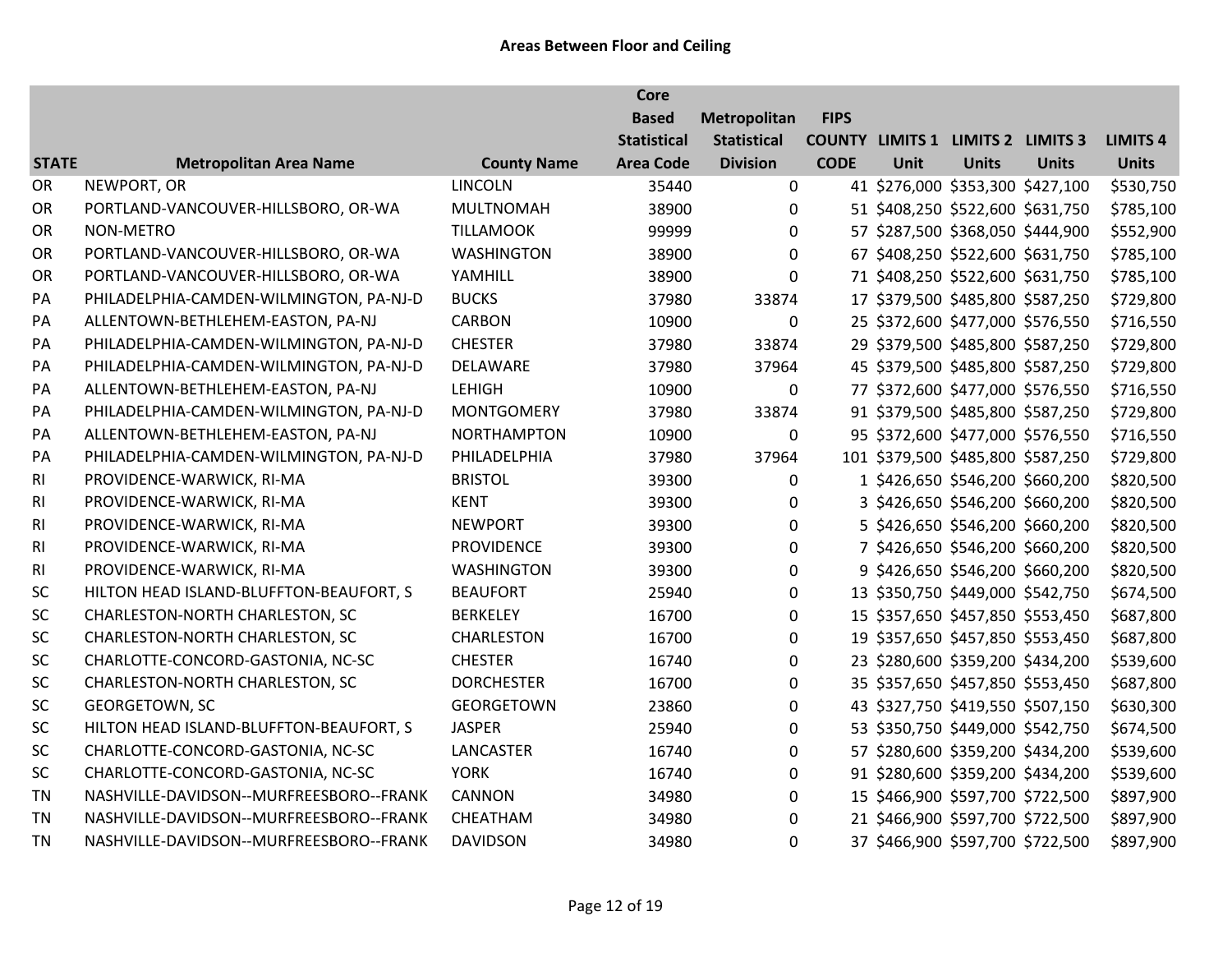|              |                                         |                    | <b>Core</b>        |                    |             |      |                                          |              |                 |
|--------------|-----------------------------------------|--------------------|--------------------|--------------------|-------------|------|------------------------------------------|--------------|-----------------|
|              |                                         |                    | <b>Based</b>       | Metropolitan       | <b>FIPS</b> |      |                                          |              |                 |
|              |                                         |                    | <b>Statistical</b> | <b>Statistical</b> |             |      | <b>COUNTY LIMITS 1 LIMITS 2 LIMITS 3</b> |              | <b>LIMITS 4</b> |
| <b>STATE</b> | <b>Metropolitan Area Name</b>           | <b>County Name</b> | <b>Area Code</b>   | <b>Division</b>    | <b>CODE</b> | Unit | <b>Units</b>                             | <b>Units</b> | <b>Units</b>    |
| <b>TN</b>    | NASHVILLE-DAVIDSON--MURFREESBORO--FRANK | <b>DICKSON</b>     | 34980              | 0                  |             |      | 43 \$466,900 \$597,700 \$722,500         |              | \$897,900       |
| <b>TN</b>    | NASHVILLE-DAVIDSON--MURFREESBORO--FRANK | <b>HICKMAN</b>     | 34980              | $\Omega$           |             |      | 81 \$466,900 \$597,700 \$722,500         |              | \$897,900       |
| <b>TN</b>    | NASHVILLE-DAVIDSON--MURFREESBORO--FRANK | <b>MACON</b>       | 34980              | $\mathbf 0$        |             |      | 111 \$466,900 \$597,700 \$722,500        |              | \$897,900       |
| <b>TN</b>    | NASHVILLE-DAVIDSON--MURFREESBORO--FRANK | <b>MAURY</b>       | 34980              | 0                  |             |      | 119 \$466,900 \$597,700 \$722,500        |              | \$897,900       |
| <b>TN</b>    | NASHVILLE-DAVIDSON--MURFREESBORO--FRANK | <b>ROBERTSON</b>   | 34980              | 0                  |             |      | 147 \$466,900 \$597,700 \$722,500        |              | \$897,900       |
| <b>TN</b>    | NASHVILLE-DAVIDSON--MURFREESBORO--FRANK | RUTHERFORD         | 34980              | $\pmb{0}$          |             |      | 149 \$466,900 \$597,700 \$722,500        |              | \$897,900       |
| <b>TN</b>    | NASHVILLE-DAVIDSON--MURFREESBORO--FRANK | <b>SMITH</b>       | 34980              | 0                  |             |      | 159 \$466,900 \$597,700 \$722,500        |              | \$897,900       |
| <b>TN</b>    | NASHVILLE-DAVIDSON--MURFREESBORO--FRANK | <b>SUMNER</b>      | 34980              | $\mathbf 0$        |             |      | 165 \$466,900 \$597,700 \$722,500        |              | \$897,900       |
| <b>TN</b>    | NASHVILLE-DAVIDSON--MURFREESBORO--FRANK | <b>TROUSDALE</b>   | 34980              | 0                  |             |      | 169 \$466,900 \$597,700 \$722,500        |              | \$897,900       |
| <b>TN</b>    | NASHVILLE-DAVIDSON--MURFREESBORO--FRANK | WILLIAMSON         | 34980              | 0                  |             |      | 187 \$466,900 \$597,700 \$722,500        |              | \$897,900       |
| <b>TN</b>    | NASHVILLE-DAVIDSON--MURFREESBORO--FRANK | <b>WILSON</b>      | 34980              | 0                  |             |      | 189 \$466,900 \$597,700 \$722,500        |              | \$897,900       |
| TX           | SAN ANTONIO-NEW BRAUNFELS, TX           | ATASCOSA           | 41700              | 0                  |             |      | 13 \$327,750 \$419,550 \$507,150         |              | \$630,300       |
| TX           | HOUSTON-THE WOODLANDS-SUGAR LAND, TX    | <b>AUSTIN</b>      | 26420              | 0                  |             |      | 15 \$331,200 \$424,000 \$512,500         |              | \$636,900       |
| TX           | SAN ANTONIO-NEW BRAUNFELS, TX           | <b>BANDERA</b>     | 41700              | 0                  |             |      | 19 \$327,750 \$419,550 \$507,150         |              | \$630,300       |
| TX           | <b>AUSTIN-ROUND ROCK, TX</b>            | <b>BASTROP</b>     | 12420              | 0                  |             |      | 21 \$361,100 \$462,250 \$558,750         |              | \$694,400       |
| <b>TX</b>    | SAN ANTONIO-NEW BRAUNFELS, TX           | <b>BEXAR</b>       | 41700              | 0                  |             |      | 29 \$327,750 \$419,550 \$507,150         |              | \$630,300       |
| TX           | HOUSTON-THE WOODLANDS-SUGAR LAND, TX    | <b>BRAZORIA</b>    | 26420              | 0                  |             |      | 39 \$331,200 \$424,000 \$512,500         |              | \$636,900       |
| <b>TX</b>    | <b>AUSTIN-ROUND ROCK, TX</b>            | CALDWELL           | 12420              | $\Omega$           |             |      | 55 \$361,100 \$462,250 \$558,750         |              | \$694,400       |
| <b>TX</b>    | HOUSTON-THE WOODLANDS-SUGAR LAND, TX    | <b>CHAMBERS</b>    | 26420              | $\mathbf 0$        |             |      | 71 \$331,200 \$424,000 \$512,500         |              | \$636,900       |
| <b>TX</b>    | DALLAS-FORT WORTH-ARLINGTON, TX         | <b>COLLIN</b>      | 19100              | 19124              |             |      | 85 \$362,250 \$463,750 \$560,550         |              | \$696,650       |
| TX           | SAN ANTONIO-NEW BRAUNFELS, TX           | COMAL              | 41700              | $\pmb{0}$          |             |      | 91 \$327,750 \$419,550 \$507,150         |              | \$630,300       |
| <b>TX</b>    | DALLAS-FORT WORTH-ARLINGTON, TX         | <b>DALLAS</b>      | 19100              | 19124              |             |      | 113 \$362,250 \$463,750 \$560,550        |              | \$696,650       |
| TX           | DALLAS-FORT WORTH-ARLINGTON, TX         | <b>DENTON</b>      | 19100              | 19124              |             |      | 121 \$362,250 \$463,750 \$560,550        |              | \$696,650       |
| <b>TX</b>    | DALLAS-FORT WORTH-ARLINGTON, TX         | <b>ELLIS</b>       | 19100              | 19124              |             |      | 139 \$362,250 \$463,750 \$560,550        |              | \$696,650       |
| TX           | HOUSTON-THE WOODLANDS-SUGAR LAND, TX    | <b>FORT BEND</b>   | 26420              | $\mathbf 0$        |             |      | 157 \$331,200 \$424,000 \$512,500        |              | \$636,900       |
| <b>TX</b>    | HOUSTON-THE WOODLANDS-SUGAR LAND, TX    | <b>GALVESTON</b>   | 26420              | $\mathbf 0$        |             |      | 167 \$331,200 \$424,000 \$512,500        |              | \$636,900       |
| TX           | <b>FREDERICKSBURG, TX</b>               | <b>GILLESPIE</b>   | 23240              | $\mathbf 0$        |             |      | 171 \$281,750 \$360,700 \$436,000        |              | \$541,800       |
| <b>TX</b>    | SAN ANTONIO-NEW BRAUNFELS, TX           | <b>GUADALUPE</b>   | 41700              | $\mathbf 0$        |             |      | 187 \$327,750 \$419,550 \$507,150        |              | \$630,300       |
| <b>TX</b>    | HOUSTON-THE WOODLANDS-SUGAR LAND, TX    | <b>HARRIS</b>      | 26420              | $\mathbf 0$        |             |      | 201 \$331,200 \$424,000 \$512,500        |              | \$636,900       |
| <b>TX</b>    | <b>AUSTIN-ROUND ROCK, TX</b>            | <b>HAYS</b>        | 12420              | 0                  |             |      | 209 \$361,100 \$462,250 \$558,750        |              | \$694,400       |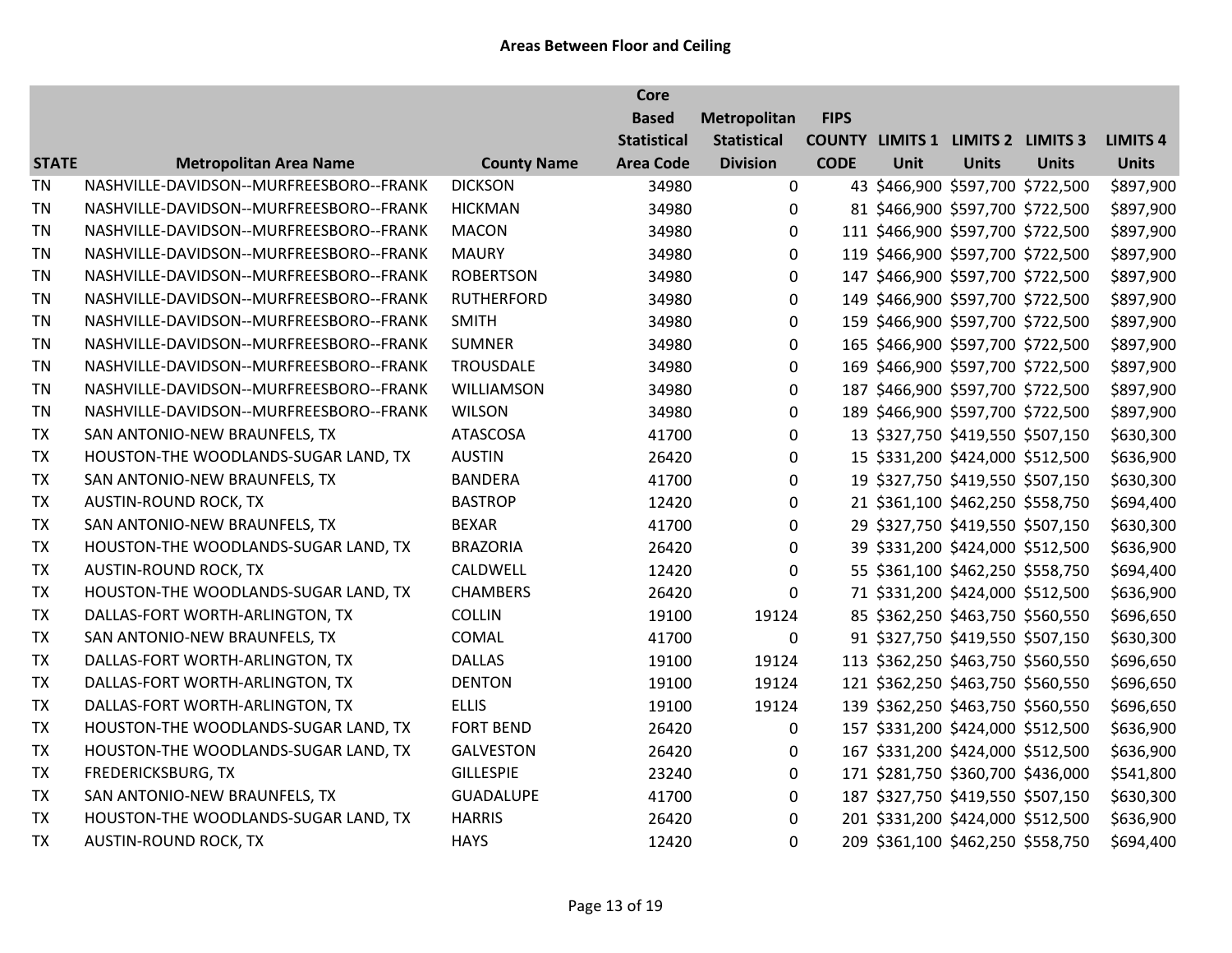|              |                                      |                    | <b>Core</b>        |                    |             |      |                                          |              |                 |
|--------------|--------------------------------------|--------------------|--------------------|--------------------|-------------|------|------------------------------------------|--------------|-----------------|
|              |                                      |                    | <b>Based</b>       | Metropolitan       | <b>FIPS</b> |      |                                          |              |                 |
|              |                                      |                    | <b>Statistical</b> | <b>Statistical</b> |             |      | <b>COUNTY LIMITS 1 LIMITS 2 LIMITS 3</b> |              | <b>LIMITS 4</b> |
| <b>STATE</b> | <b>Metropolitan Area Name</b>        | <b>County Name</b> | <b>Area Code</b>   | <b>Division</b>    | <b>CODE</b> | Unit | <b>Units</b>                             | <b>Units</b> | <b>Units</b>    |
| <b>TX</b>    | DALLAS-FORT WORTH-ARLINGTON, TX      | <b>HOOD</b>        | 19100              | 23104              |             |      | 221 \$362,250 \$463,750 \$560,550        |              | \$696,650       |
| <b>TX</b>    | DALLAS-FORT WORTH-ARLINGTON, TX      | <b>HUNT</b>        | 19100              | 19124              |             |      | 231 \$362,250 \$463,750 \$560,550        |              | \$696,650       |
| TX           | DALLAS-FORT WORTH-ARLINGTON, TX      | <b>JOHNSON</b>     | 19100              | 23104              |             |      | 251 \$362,250 \$463,750 \$560,550        |              | \$696,650       |
| <b>TX</b>    | DALLAS-FORT WORTH-ARLINGTON, TX      | KAUFMAN            | 19100              | 19124              |             |      | 257 \$362,250 \$463,750 \$560,550        |              | \$696,650       |
| TX           | SAN ANTONIO-NEW BRAUNFELS, TX        | KENDALL            | 41700              | $\mathbf 0$        |             |      | 259 \$327,750 \$419,550 \$507,150        |              | \$630,300       |
| <b>TX</b>    | HOUSTON-THE WOODLANDS-SUGAR LAND, TX | <b>LIBERTY</b>     | 26420              | 0                  |             |      | 291 \$331,200 \$424,000 \$512,500        |              | \$636,900       |
| TX           | MIDLAND, TX                          | <b>MARTIN</b>      | 33260              | $\mathbf 0$        |             |      | 317 \$285,200 \$365,100 \$441,300        |              | \$548,450       |
| TX           | SAN ANTONIO-NEW BRAUNFELS, TX        | <b>MEDINA</b>      | 41700              | $\mathbf 0$        |             |      | 325 \$327,750 \$419,550 \$507,150        |              | \$630,300       |
| <b>TX</b>    | MIDLAND, TX                          | <b>MIDLAND</b>     | 33260              | $\mathbf 0$        |             |      | 329 \$285,200 \$365,100 \$441,300        |              | \$548,450       |
| <b>TX</b>    | HOUSTON-THE WOODLANDS-SUGAR LAND, TX | <b>MONTGOMERY</b>  | 26420              | $\mathbf 0$        |             |      | 339 \$331,200 \$424,000 \$512,500        |              | \$636,900       |
| <b>TX</b>    | DALLAS-FORT WORTH-ARLINGTON, TX      | <b>PARKER</b>      | 19100              | 23104              |             |      | 367 \$362,250 \$463,750 \$560,550        |              | \$696,650       |
| <b>TX</b>    | DALLAS-FORT WORTH-ARLINGTON, TX      | <b>ROCKWALL</b>    | 19100              | 19124              |             |      | 397 \$362,250 \$463,750 \$560,550        |              | \$696,650       |
| <b>TX</b>    | DALLAS-FORT WORTH-ARLINGTON, TX      | SOMERVELL          | 19100              | 23104              |             |      | 425 \$362,250 \$463,750 \$560,550        |              | \$696,650       |
| <b>TX</b>    | DALLAS-FORT WORTH-ARLINGTON, TX      | <b>TARRANT</b>     | 19100              | 23104              |             |      | 439 \$362,250 \$463,750 \$560,550        |              | \$696,650       |
| <b>TX</b>    | <b>AUSTIN-ROUND ROCK, TX</b>         | <b>TRAVIS</b>      | 12420              | 0                  |             |      | 453 \$361,100 \$462,250 \$558,750        |              | \$694,400       |
| <b>TX</b>    | HOUSTON-THE WOODLANDS-SUGAR LAND, TX | WALLER             | 26420              | $\mathbf 0$        |             |      | 473 \$331,200 \$424,000 \$512,500        |              | \$636,900       |
| TX           | <b>AUSTIN-ROUND ROCK, TX</b>         | <b>WILLIAMSON</b>  | 12420              | 0                  |             |      | 491 \$361,100 \$462,250 \$558,750        |              | \$694,400       |
| TX           | SAN ANTONIO-NEW BRAUNFELS, TX        | <b>WILSON</b>      | 41700              | $\mathbf 0$        |             |      | 493 \$327,750 \$419,550 \$507,150        |              | \$630,300       |
| <b>TX</b>    | DALLAS-FORT WORTH-ARLINGTON, TX      | <b>WISE</b>        | 19100              | 23104              |             |      | 497 \$362,250 \$463,750 \$560,550        |              | \$696,650       |
| UT           | OGDEN-CLEARFIELD, UT                 | <b>BOX ELDER</b>   | 36260              | $\mathbf 0$        |             |      | 3 \$389,850 \$499,050 \$603,250          |              | \$749,700       |
| UT           | NON-METRO                            | <b>DAGGETT</b>     | 99999              | 0                  |             |      | 9 \$302,450 \$387,200 \$468,000          |              | \$581,650       |
| UT           | OGDEN-CLEARFIELD, UT                 | <b>DAVIS</b>       | 36260              | $\mathbf 0$        |             |      | 11 \$389,850 \$499,050 \$603,250         |              | \$749,700       |
| UT           | PROVO-OREM, UT                       | <b>JUAB</b>        | 39340              | $\mathbf 0$        |             |      | 23 \$324,300 \$415,150 \$501,800         |              | \$623,650       |
| UT           | OGDEN-CLEARFIELD, UT                 | <b>MORGAN</b>      | 36260              | 0                  |             |      | 29 \$389,850 \$499,050 \$603,250         |              | \$749,700       |
| UT           | NON-METRO                            | <b>RICH</b>        | 99999              | $\mathbf 0$        |             |      | 33 \$296,700 \$379,800 \$459,100         |              | \$570,550       |
| UT           | SALT LAKE CITY, UT                   | <b>SALT LAKE</b>   | 41620              | 0                  |             |      | 35 \$328,900 \$421,050 \$508,950         |              | \$632,500       |
| UT           | SALT LAKE CITY, UT                   | <b>TOOELE</b>      | 41620              | 0                  |             |      | 45 \$328,900 \$421,050 \$508,950         |              | \$632,500       |
| UT           | PROVO-OREM, UT                       | <b>UTAH</b>        | 39340              | 0                  |             |      | 49 \$324,300 \$415,150 \$501,800         |              | \$623,650       |
| UT           | HEBER, UT                            | <b>WASATCH</b>     | 25720              | $\mathbf 0$        |             |      | 51 \$410,550 \$525,550 \$635,300         |              | \$789,500       |
| UT           | ST. GEORGE, UT                       | <b>WASHINGTON</b>  | 41100              | 0                  |             |      | 53 \$302,450 \$387,200 \$468,000         |              | \$581,650       |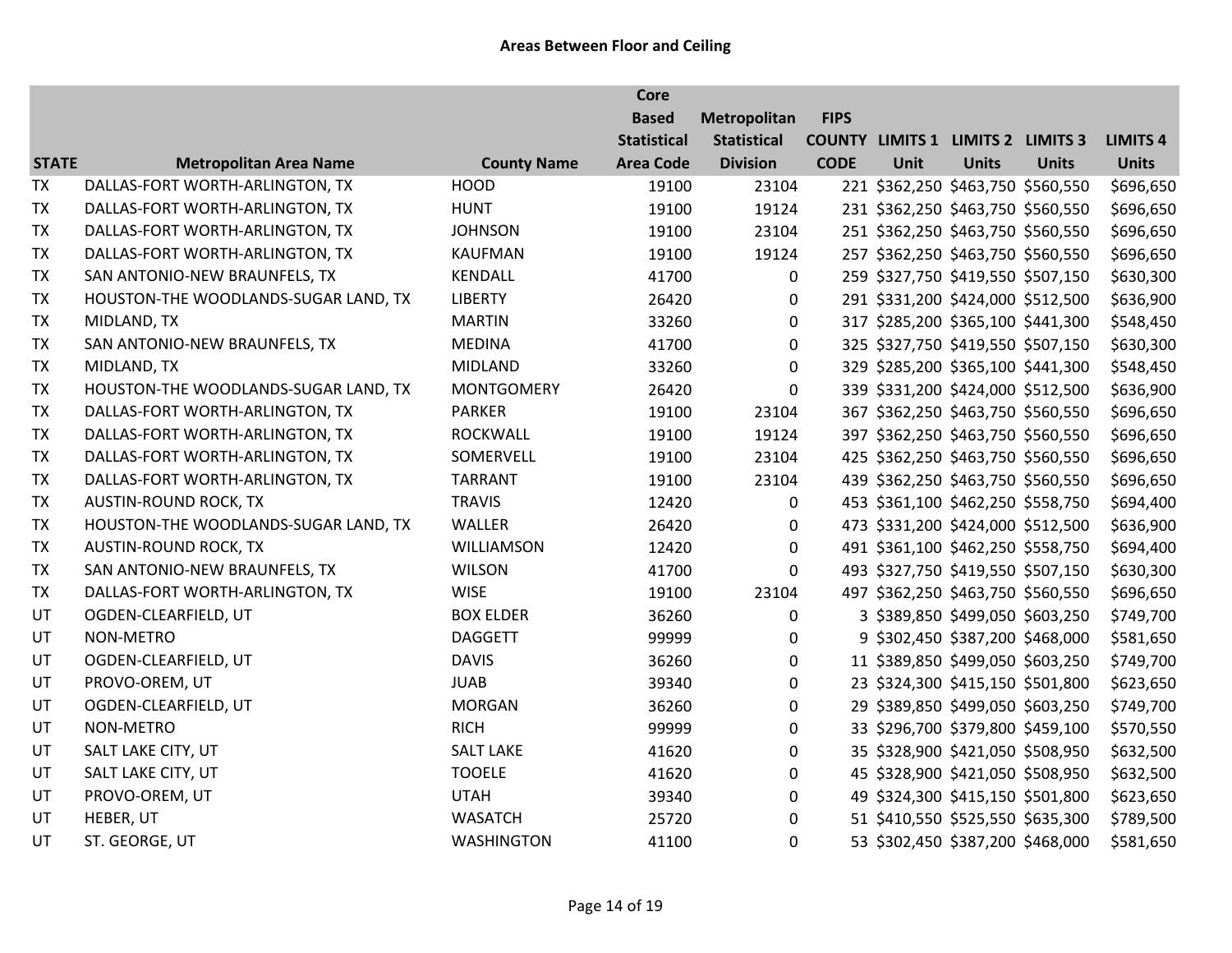|              |                                         |                      | <b>Core</b>        |                    |             |      |                                          |              |                                               |
|--------------|-----------------------------------------|----------------------|--------------------|--------------------|-------------|------|------------------------------------------|--------------|-----------------------------------------------|
|              |                                         |                      | <b>Based</b>       | Metropolitan       | <b>FIPS</b> |      |                                          |              |                                               |
|              |                                         |                      | <b>Statistical</b> | <b>Statistical</b> |             |      | <b>COUNTY LIMITS 1 LIMITS 2 LIMITS 3</b> |              | <b>LIMITS 4</b>                               |
| <b>STATE</b> | <b>Metropolitan Area Name</b>           | <b>County Name</b>   | <b>Area Code</b>   | <b>Division</b>    | <b>CODE</b> | Unit | <b>Units</b>                             | <b>Units</b> | <b>Units</b>                                  |
| UT           | OGDEN-CLEARFIELD, UT                    | WEBER                | 36260              | 0                  |             |      | 57 \$389,850 \$499,050 \$603,250         |              | \$749,700                                     |
| VT           | <b>BENNINGTON, VT</b>                   | <b>BENNINGTON</b>    | 13540              | $\mathbf{0}$       |             |      | 3 \$277,150 \$354,800 \$428,850          |              | \$532,950                                     |
| VT           | BURLINGTON-SOUTH BURLINGTON, VT         | <b>CHITTENDEN</b>    | 15540              | 0                  |             |      | 7 \$342,700 \$438,700 \$530,300          |              | \$659,050                                     |
| VT           | BURLINGTON-SOUTH BURLINGTON, VT         | <b>FRANKLIN</b>      | 15540              | 0                  |             |      | 11 \$342,700 \$438,700 \$530,300         |              | \$659,050                                     |
| VT           | BURLINGTON-SOUTH BURLINGTON, VT         | <b>GRAND ISLE</b>    | 15540              | 0                  |             |      | 13 \$342,700 \$438,700 \$530,300         |              | \$659,050                                     |
| VT           | NON-METRO                               | <b>LAMOILLE</b>      | 99999              | 0                  |             |      | 15 \$276,000 \$353,300 \$427,100         |              | \$530,750                                     |
| VA           | CHARLOTTESVILLE, VA                     | ALBEMARLE            | 16820              | 0                  |             |      | 3 \$437,000 \$559,450 \$676,200          |              | \$840,400                                     |
| VA           | RICHMOND, VA                            | AMELIA               | 40060              | $\mathbf 0$        |             |      |                                          |              | 7 \$535,900 \$686,050 \$829,250 \$1,030,600   |
| VA           | LYNCHBURG, VA                           | <b>AMHERST</b>       | 31340              | 0                  |             |      | 9 \$292,100 \$373,950 \$452,000          |              | \$561,700                                     |
| VA           | LYNCHBURG, VA                           | <b>APPOMATTOX</b>    | 31340              | 0                  |             |      | 11 \$292,100 \$373,950 \$452,000         |              | \$561,700                                     |
| VA           | LYNCHBURG, VA                           | <b>BEDFORD</b>       | 31340              | 0                  |             |      | 19 \$292,100 \$373,950 \$452,000         |              | \$561,700                                     |
| VA           | CHARLOTTESVILLE, VA                     | <b>BUCKINGHAM</b>    | 16820              | 0                  |             |      | 29 \$437,000 \$559,450 \$676,200         |              | \$840,400                                     |
| VA           | LYNCHBURG, VA                           | <b>CAMPBELL</b>      | 31340              | $\boldsymbol{0}$   |             |      | 31 \$292,100 \$373,950 \$452,000         |              | \$561,700                                     |
| VA           | RICHMOND, VA                            | <b>CAROLINE</b>      | 40060              | 0                  |             |      |                                          |              | 33 \$535,900 \$686,050 \$829,250 \$1,030,600  |
| VA           | RICHMOND, VA                            | <b>CHARLES CITY</b>  | 40060              | 0                  |             |      |                                          |              | 36 \$535,900 \$686,050 \$829,250 \$1,030,600  |
| VA           | RICHMOND, VA                            | <b>CHESTERFIELD</b>  | 40060              | 0                  |             |      |                                          |              | 41 \$535,900 \$686,050 \$829,250 \$1,030,600  |
| VA           | RICHMOND, VA                            | <b>DINWIDDIE</b>     | 40060              | 0                  |             |      |                                          |              | 53 \$535,900 \$686,050 \$829,250 \$1,030,600  |
| VA           | BLACKSBURG-CHRISTIANSBURG-RADFORD, VA   | <b>FLOYD</b>         | 13980              | $\mathbf 0$        |             |      | 63 \$292,100 \$373,950 \$452,000         |              | \$561,700                                     |
| VA           | CHARLOTTESVILLE, VA                     | <b>FLUVANNA</b>      | 16820              | 0                  |             |      | 65 \$437,000 \$559,450 \$676,200         |              | \$840,400                                     |
| VA           | WINCHESTER, VA-WV                       | <b>FREDERICK</b>     | 49020              | 0                  |             |      | 69 \$281,750 \$360,700 \$436,000         |              | \$541,800                                     |
| VA           | BLACKSBURG-CHRISTIANSBURG-RADFORD, VA   | <b>GILES</b>         | 13980              | 0                  |             |      | 71 \$292,100 \$373,950 \$452,000         |              | \$561,700                                     |
| VA           | VIRGINIA BEACH-NORFOLK-NEWPORT NEWS, VA | <b>GLOUCESTER</b>    | 47260              | $\boldsymbol{0}$   |             |      | 73 \$458,850 \$587,400 \$710,050         |              | \$882,400                                     |
| VA           | RICHMOND, VA                            | <b>GOOCHLAND</b>     | 40060              | $\boldsymbol{0}$   |             |      |                                          |              | 75 \$535,900 \$686,050 \$829,250 \$1,030,600  |
| VA           | CHARLOTTESVILLE, VA                     | <b>GREENE</b>        | 16820              | $\boldsymbol{0}$   |             |      | 79 \$437,000 \$559,450 \$676,200         |              | \$840,400                                     |
| VA           | RICHMOND, VA                            | <b>HANOVER</b>       | 40060              | 0                  |             |      |                                          |              | 85 \$535,900 \$686,050 \$829,250 \$1,030,600  |
| VA           | RICHMOND, VA                            | <b>HENRICO</b>       | 40060              | 0                  |             |      |                                          |              | 87 \$535,900 \$686,050 \$829,250 \$1,030,600  |
| VA           | VIRGINIA BEACH-NORFOLK-NEWPORT NEWS, VA | <b>ISLE OF WIGHT</b> | 47260              | $\mathbf 0$        |             |      | 93 \$458,850 \$587,400 \$710,050         |              | \$882,400                                     |
| VA           | VIRGINIA BEACH-NORFOLK-NEWPORT NEWS, VA | <b>JAMES CITY</b>    | 47260              | 0                  |             |      | 95 \$458,850 \$587,400 \$710,050         |              | \$882,400                                     |
| VA           | NON-METRO                               | <b>KING GEORGE</b>   | 99999              | 0                  |             |      | 99 \$350,750 \$449,000 \$542,750         |              | \$674,500                                     |
| VA           | RICHMOND, VA                            | <b>KING WILLIAM</b>  | 40060              | 0                  |             |      |                                          |              | 101 \$535,900 \$686,050 \$829,250 \$1,030,600 |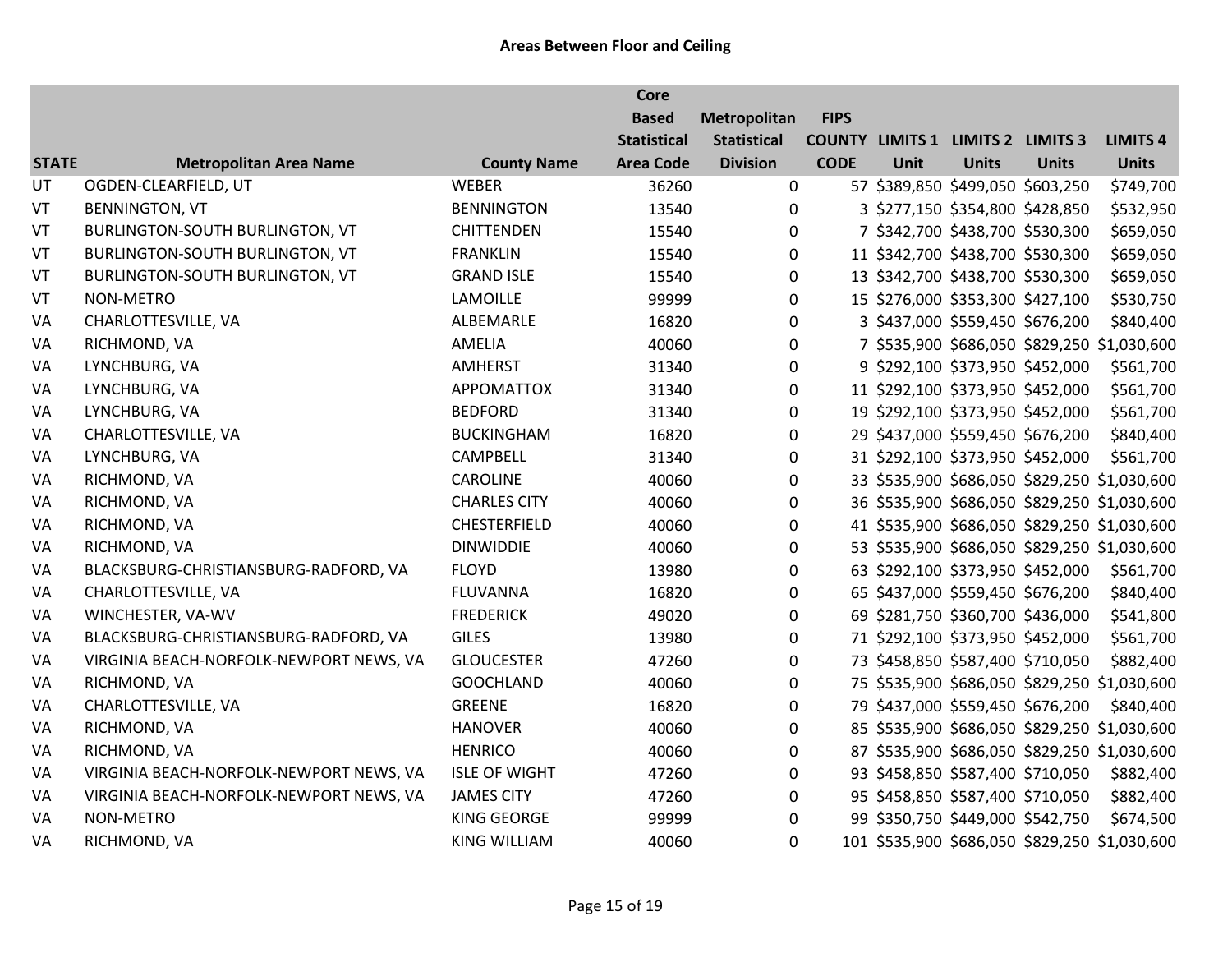|              |                                         |                        | Core               |                    |             |      |                                          |                                   |                                               |
|--------------|-----------------------------------------|------------------------|--------------------|--------------------|-------------|------|------------------------------------------|-----------------------------------|-----------------------------------------------|
|              |                                         |                        | <b>Based</b>       | Metropolitan       | <b>FIPS</b> |      |                                          |                                   |                                               |
|              |                                         |                        | <b>Statistical</b> | <b>Statistical</b> |             |      | <b>COUNTY LIMITS 1 LIMITS 2 LIMITS 3</b> |                                   | <b>LIMITS 4</b>                               |
| <b>STATE</b> | <b>Metropolitan Area Name</b>           | <b>County Name</b>     | <b>Area Code</b>   | <b>Division</b>    | <b>CODE</b> | Unit | <b>Units</b>                             | <b>Units</b>                      | <b>Units</b>                                  |
| VA           | <b>NON-METRO</b>                        | LANCASTER              | 99999              | 0                  |             |      | 103 \$442,750 \$566,800 \$685,100        |                                   | \$851,450                                     |
| VA           | VIRGINIA BEACH-NORFOLK-NEWPORT NEWS, VA | <b>MATHEWS</b>         | 47260              | 0                  |             |      | 115 \$458,850 \$587,400 \$710,050        |                                   | \$882,400                                     |
| VA           | BLACKSBURG-CHRISTIANSBURG-RADFORD, VA   | <b>MONTGOMERY</b>      | 13980              | $\mathbf 0$        |             |      | 121 \$292,100 \$373,950 \$452,000        |                                   | \$561,700                                     |
| VA           | CHARLOTTESVILLE, VA                     | <b>NELSON</b>          | 16820              | $\mathbf 0$        |             |      | 125 \$437,000 \$559,450 \$676,200        |                                   | \$840,400                                     |
| VA           | RICHMOND, VA                            | <b>NEW KENT</b>        | 40060              | $\pmb{0}$          |             |      |                                          |                                   | 127 \$535,900 \$686,050 \$829,250 \$1,030,600 |
| VA           | NON-METRO                               | NORTHUMBERLAND         | 99999              | $\mathbf 0$        |             |      |                                          | 133 \$318,550 \$407,800 \$492,950 | \$612,600                                     |
| VA           | RICHMOND, VA                            | <b>POWHATAN</b>        | 40060              | $\mathbf 0$        |             |      |                                          |                                   | 145 \$535,900 \$686,050 \$829,250 \$1,030,600 |
| VA           | RICHMOND, VA                            | PRINCE GEORGE          | 40060              | $\mathbf 0$        |             |      |                                          |                                   | 149 \$535,900 \$686,050 \$829,250 \$1,030,600 |
| VA           | BLACKSBURG-CHRISTIANSBURG-RADFORD, VA   | PULASKI                | 13980              | $\mathbf 0$        |             |      |                                          | 155 \$292,100 \$373,950 \$452,000 | \$561,700                                     |
| VA           | HARRISONBURG, VA                        | <b>ROCKINGHAM</b>      | 25500              | $\pmb{0}$          |             |      | 165 \$277,150 \$354,800 \$428,850        |                                   | \$532,950                                     |
| VA           | RICHMOND, VA                            | <b>SUSSEX</b>          | 40060              | $\mathbf 0$        |             |      |                                          |                                   | 183 \$535,900 \$686,050 \$829,250 \$1,030,600 |
| VA           | VIRGINIA BEACH-NORFOLK-NEWPORT NEWS, VA | <b>YORK</b>            | 47260              | 0                  |             |      | 199 \$458,850 \$587,400 \$710,050        |                                   | \$882,400                                     |
| VA           | LYNCHBURG, VA                           | <b>BEDFORD CITY</b>    | 31340              | $\mathbf 0$        |             |      | 515 \$292,100 \$373,950 \$452,000        |                                   | \$561,700                                     |
| VA           | CHARLOTTESVILLE, VA                     | <b>CHARLOTTESVILLE</b> | 16820              | $\mathbf 0$        |             |      | 540 \$437,000 \$559,450 \$676,200        |                                   | \$840,400                                     |
| VA           | VIRGINIA BEACH-NORFOLK-NEWPORT NEWS, VA | <b>CHESAPEAKE CITY</b> | 47260              | $\mathbf 0$        |             |      | 550 \$458,850 \$587,400 \$710,050        |                                   | \$882,400                                     |
| VA           | RICHMOND, VA                            | <b>COLONIAL HEIGHT</b> | 40060              | 0                  |             |      |                                          |                                   | 570 \$535,900 \$686,050 \$829,250 \$1,030,600 |
| VA           | VIRGINIA BEACH-NORFOLK-NEWPORT NEWS, VA | <b>HAMPTON CITY</b>    | 47260              | $\mathbf 0$        |             |      | 650 \$458,850 \$587,400 \$710,050        |                                   | \$882,400                                     |
| VA           | HARRISONBURG, VA                        | <b>HARRISONBURG CI</b> | 25500              | $\mathbf 0$        |             |      | 660 \$277,150 \$354,800 \$428,850        |                                   | \$532,950                                     |
| VA           | RICHMOND, VA                            | <b>HOPEWELL CITY</b>   | 40060              | $\mathbf 0$        |             |      |                                          |                                   | 670 \$535,900 \$686,050 \$829,250 \$1,030,600 |
| VA           | NON-METRO                               | <b>LEXINGTON CITY</b>  | 99999              | $\pmb{0}$          |             |      |                                          | 678 \$290,950 \$372,450 \$450,200 | \$559,500                                     |
| VA           | LYNCHBURG, VA                           | LYNCHBURG CITY         | 31340              | $\mathbf 0$        |             |      | 680 \$292,100 \$373,950 \$452,000        |                                   | \$561,700                                     |
| VA           | VIRGINIA BEACH-NORFOLK-NEWPORT NEWS, VA | <b>NEWPORT NEWS CI</b> | 47260              | $\mathbf 0$        |             |      | 700 \$458,850 \$587,400 \$710,050        |                                   | \$882,400                                     |
| VA           | VIRGINIA BEACH-NORFOLK-NEWPORT NEWS, VA | <b>NORFOLK CITY</b>    | 47260              | $\mathbf 0$        |             |      | 710 \$458,850 \$587,400 \$710,050        |                                   | \$882,400                                     |
| VA           | RICHMOND, VA                            | PETERSBURG CITY        | 40060              | $\mathbf 0$        |             |      |                                          |                                   | 730 \$535,900 \$686,050 \$829,250 \$1,030,600 |
| VA           | VIRGINIA BEACH-NORFOLK-NEWPORT NEWS, VA | POQUOSON CITY          | 47260              | $\pmb{0}$          |             |      | 735 \$458,850 \$587,400 \$710,050        |                                   | \$882,400                                     |
| VA           | VIRGINIA BEACH-NORFOLK-NEWPORT NEWS, VA | PORTSMOUTH CITY        | 47260              | $\mathbf 0$        |             |      | 740 \$458,850 \$587,400 \$710,050        |                                   | \$882,400                                     |
| VA           | BLACKSBURG-CHRISTIANSBURG-RADFORD, VA   | <b>RADFORD CITY</b>    | 13980              | 0                  |             |      | 750 \$292,100 \$373,950 \$452,000        |                                   | \$561,700                                     |
| VA           | RICHMOND, VA                            | <b>RICHMOND CITY</b>   | 40060              | $\mathbf 0$        |             |      |                                          |                                   | 760 \$535,900 \$686,050 \$829,250 \$1,030,600 |
| VA           | VIRGINIA BEACH-NORFOLK-NEWPORT NEWS, VA | <b>SUFFOLK CITY</b>    | 47260              | $\mathbf 0$        |             |      |                                          | 800 \$458,850 \$587,400 \$710,050 | \$882,400                                     |
| VA           | VIRGINIA BEACH-NORFOLK-NEWPORT NEWS, VA | <b>VIRGINIA BEACH</b>  | 47260              | $\overline{0}$     |             |      | 810 \$458,850 \$587,400 \$710,050        |                                   | \$882,400                                     |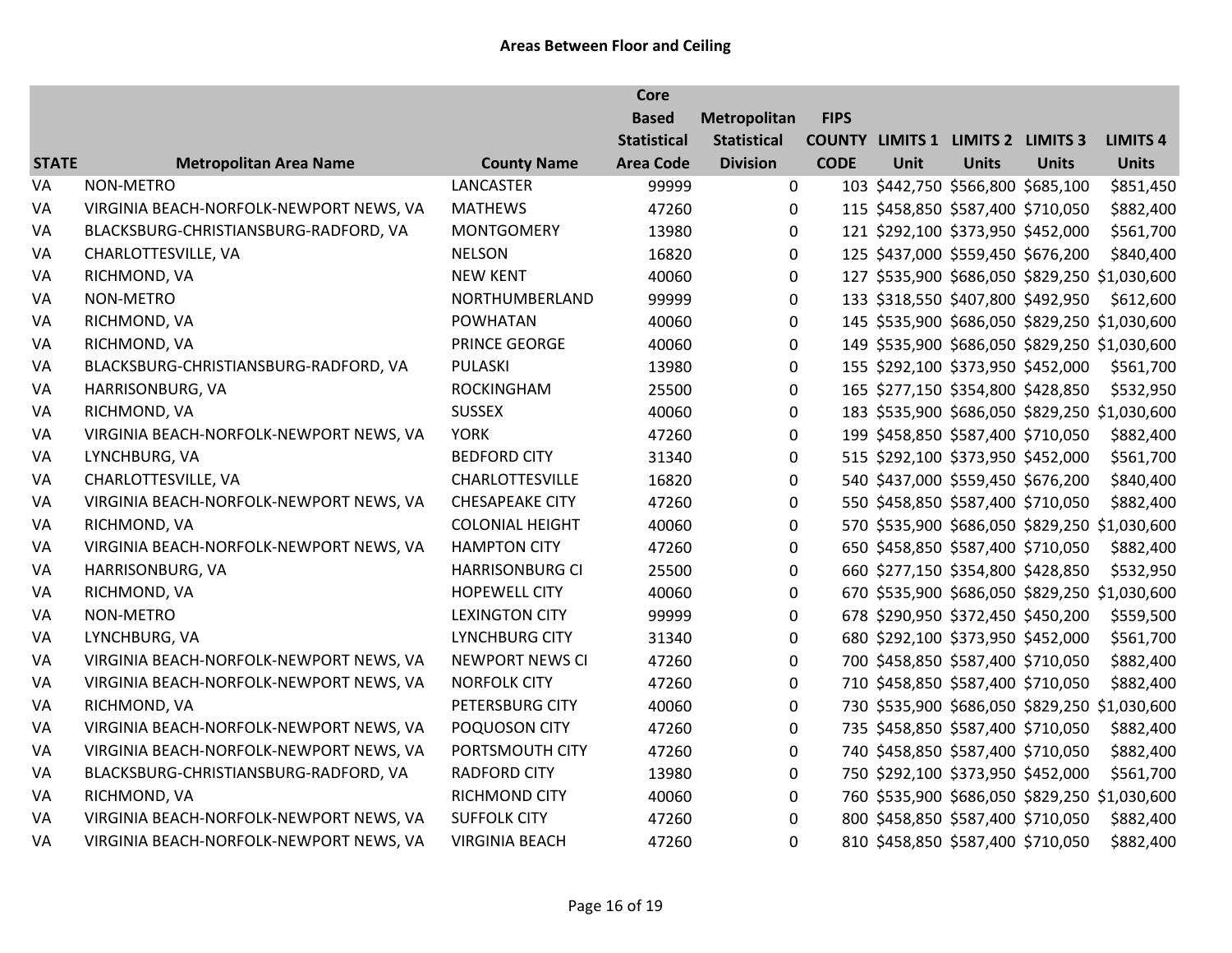|              |                                         |                        | <b>Core</b>        |                    |             |             |                                          |              |                                              |
|--------------|-----------------------------------------|------------------------|--------------------|--------------------|-------------|-------------|------------------------------------------|--------------|----------------------------------------------|
|              |                                         |                        | <b>Based</b>       | Metropolitan       | <b>FIPS</b> |             |                                          |              |                                              |
|              |                                         |                        | <b>Statistical</b> | <b>Statistical</b> |             |             | <b>COUNTY LIMITS 1 LIMITS 2 LIMITS 3</b> |              | <b>LIMITS 4</b>                              |
| <b>STATE</b> | <b>Metropolitan Area Name</b>           | <b>County Name</b>     | <b>Area Code</b>   | <b>Division</b>    | <b>CODE</b> | <b>Unit</b> | <b>Units</b>                             | <b>Units</b> | <b>Units</b>                                 |
| VA           | VIRGINIA BEACH-NORFOLK-NEWPORT NEWS, VA | <b>WILLIAMSBURG CI</b> | 47260              | $\mathbf 0$        |             |             | 830 \$458,850 \$587,400 \$710,050        |              | \$882,400                                    |
| VA           | WINCHESTER, VA-WV                       | <b>WINCHESTER CITY</b> | 49020              | $\mathbf 0$        |             |             | 840 \$281,750 \$360,700 \$436,000        |              | \$541,800                                    |
| <b>WA</b>    | WENATCHEE, WA                           | CHELAN                 | 48300              | 0                  |             |             | 7 \$342,700 \$438,700 \$530,300          |              | \$659,050                                    |
| <b>WA</b>    | PORT ANGELES, WA                        | CLALLAM                | 38820              | 0                  |             |             | 9 \$384,100 \$491,700 \$594,350          |              | \$738,650                                    |
| <b>WA</b>    | PORTLAND-VANCOUVER-HILLSBORO, OR-WA     | <b>CLARK</b>           | 38900              | 0                  |             |             | 11 \$408,250 \$522,600 \$631,750         |              | \$785,100                                    |
| <b>WA</b>    | WENATCHEE, WA                           | <b>DOUGLAS</b>         | 48300              | 0                  |             |             | 17 \$342,700 \$438,700 \$530,300         |              | \$659,050                                    |
| <b>WA</b>    | OAK HARBOR, WA                          | <b>ISLAND</b>          | 36020              | 0                  |             |             | 29 \$327,750 \$419,550 \$507,150         |              | \$630,300                                    |
| <b>WA</b>    | <b>NON-METRO</b>                        | <b>JEFFERSON</b>       | 99999              | $\Omega$           |             |             | 31 \$322,000 \$412,200 \$498,250         |              | \$619,250                                    |
| <b>WA</b>    | SEATTLE-TACOMA-BELLEVUE, WA             | <b>KING</b>            | 42660              | 42644              |             |             |                                          |              | 33 \$592,250 \$758,200 \$916,450 \$1,138,950 |
| <b>WA</b>    | BREMERTON-SILVERDALE, WA                | <b>KITSAP</b>          | 14740              | 0                  |             |             | 35 \$310,500 \$397,500 \$480,450         |              | \$597,100                                    |
| <b>WA</b>    | SEATTLE-TACOMA-BELLEVUE, WA             | PIERCE                 | 42660              | 45104              |             |             |                                          |              | 53 \$592,250 \$758,200 \$916,450 \$1,138,950 |
| WA           | <b>NON-METRO</b>                        | <b>SAN JUAN</b>        | 99999              | $\Omega$           |             |             | 55 \$483,000 \$618,300 \$747,400         |              | \$928,850                                    |
| <b>WA</b>    | MOUNT VERNON-ANACORTES, WA              | <b>SKAGIT</b>          | 34580              | 0                  |             |             | 57 \$315,100 \$403,350 \$487,600         |              | \$605,950                                    |
| <b>WA</b>    | PORTLAND-VANCOUVER-HILLSBORO, OR-WA     | SKAMANIA               | 38900              | $\Omega$           |             |             | 59 \$408,250 \$522,600 \$631,750         |              | \$785,100                                    |
| <b>WA</b>    | SEATTLE-TACOMA-BELLEVUE, WA             | SNOHOMISH              | 42660              | 42644              |             |             |                                          |              | 61 \$592,250 \$758,200 \$916,450 \$1,138,950 |
| <b>WA</b>    | OLYMPIA-TUMWATER, WA                    | <b>THURSTON</b>        | 36500              | 0                  |             |             | 67 \$297,850 \$381,300 \$460,900         |              | \$572,800                                    |
| <b>WA</b>    | BELLINGHAM, WA                          | <b>WHATCOM</b>         | 13380              | 0                  |             |             | 73 \$320,850 \$410,750 \$496,500         |              | \$617,000                                    |
| WV           | WINCHESTER, VA-WV                       | <b>HAMPSHIRE</b>       | 49020              | $\mathbf 0$        |             |             | 27 \$281,750 \$360,700 \$436,000         |              | \$541,800                                    |
| WI           | MADISON, WI                             | <b>COLUMBIA</b>        | 31540              | 0                  |             |             | 21 \$286,350 \$366,550 \$443,100         |              | \$550,650                                    |
| WI           | MADISON, WI                             | <b>DANE</b>            | 31540              | 0                  |             |             | 25 \$286,350 \$366,550 \$443,100         |              | \$550,650                                    |
| WI           | MADISON, WI                             | <b>GREEN</b>           | 31540              | 0                  |             |             | 45 \$286,350 \$366,550 \$443,100         |              | \$550,650                                    |
| WI           | MADISON, WI                             | <b>IOWA</b>            | 31540              | 0                  |             |             | 49 \$286,350 \$366,550 \$443,100         |              | \$550,650                                    |
| WI           | CHICAGO-NAPERVILLE-ELGIN, IL-IN-WI      | <b>KENOSHA</b>         | 16980              | 29404              |             |             | 59 \$365,700 \$468,150 \$565,900         |              | \$703,250                                    |
| WI           | MILWAUKEE-WAUKESHA-WEST ALLIS, WI       | <b>MILWAUKEE</b>       | 33340              | 0                  |             |             | 79 \$299,000 \$382,750 \$462,650         |              | \$575,000                                    |
| WI           | MILWAUKEE-WAUKESHA-WEST ALLIS, WI       | <b>OZAUKEE</b>         | 33340              | 0                  |             |             | 89 \$299,000 \$382,750 \$462,650         |              | \$575,000                                    |
| WI           | MINNEAPOLIS-ST. PAUL-BLOOMINGTON, MN-WI | PIERCE                 | 33460              | 0                  |             |             | 93 \$332,350 \$425,450 \$514,300         |              | \$639,150                                    |
| WI           | MINNEAPOLIS-ST. PAUL-BLOOMINGTON, MN-WI | ST. CROIX              | 33460              | $\mathbf 0$        |             |             | 109 \$332,350 \$425,450 \$514,300        |              | \$639,150                                    |
| WI           | MILWAUKEE-WAUKESHA-WEST ALLIS, WI       | <b>WASHINGTON</b>      | 33340              | $\mathbf 0$        |             |             | 131 \$299,000 \$382,750 \$462,650        |              | \$575,000                                    |
| WI           | MILWAUKEE-WAUKESHA-WEST ALLIS, WI       | WAUKESHA               | 33340              | $\mathbf{0}$       |             |             | 133 \$299,000 \$382,750 \$462,650        |              | \$575,000                                    |
| <b>WY</b>    | SHERIDAN, WY                            | SHERIDAN               | 43260              | $\mathbf 0$        |             |             | 33 \$308,200 \$394,550 \$476,900         |              | \$592,700                                    |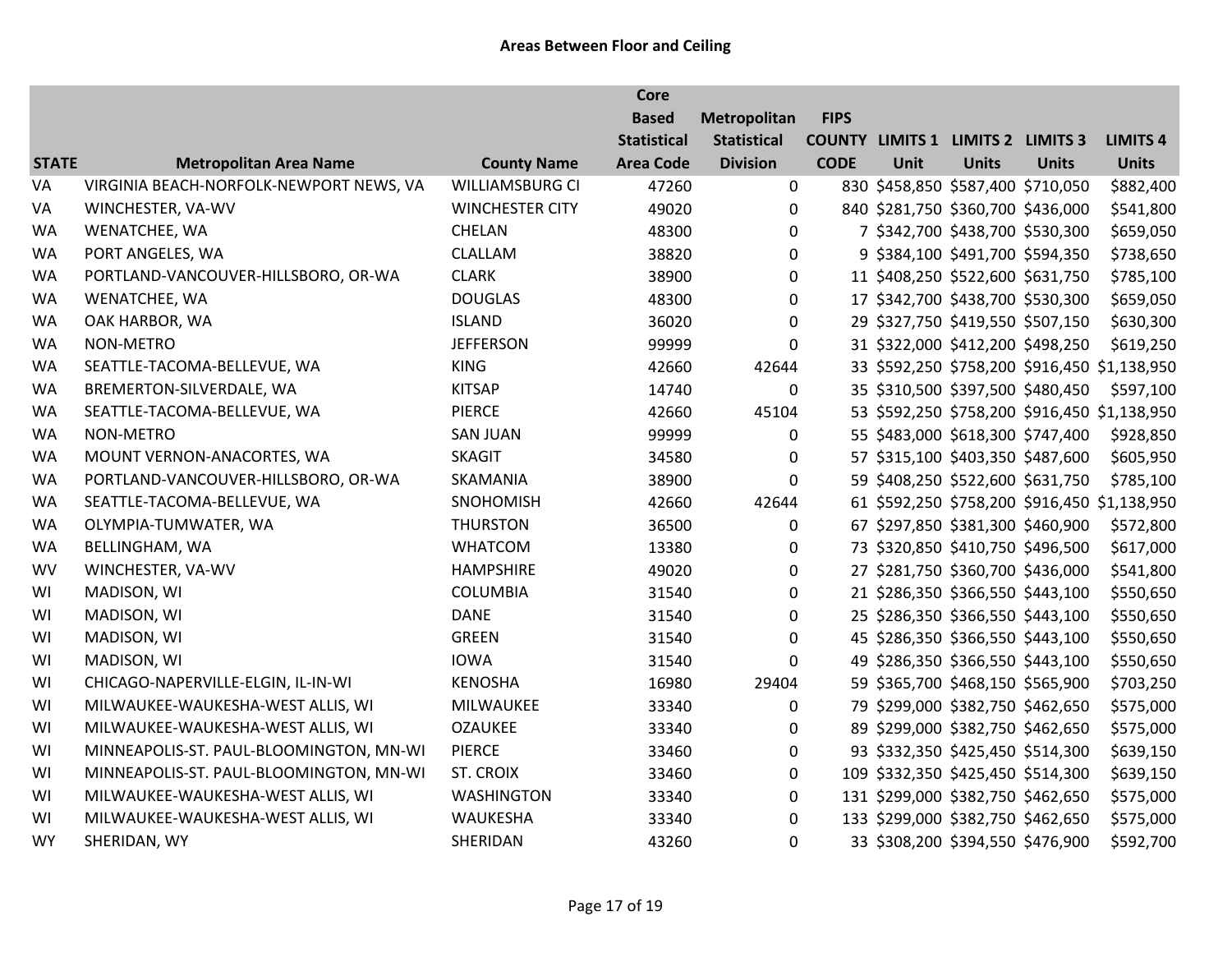|              |                               |                        | <b>Core</b>        |                    |             |             |                                          |                                   |                                               |
|--------------|-------------------------------|------------------------|--------------------|--------------------|-------------|-------------|------------------------------------------|-----------------------------------|-----------------------------------------------|
|              |                               |                        | <b>Based</b>       | Metropolitan       | <b>FIPS</b> |             |                                          |                                   |                                               |
|              |                               |                        | <b>Statistical</b> | <b>Statistical</b> |             |             | <b>COUNTY LIMITS 1 LIMITS 2 LIMITS 3</b> |                                   | <b>LIMITS 4</b>                               |
| <b>STATE</b> | <b>Metropolitan Area Name</b> | <b>County Name</b>     | <b>Area Code</b>   | <b>Division</b>    | <b>CODE</b> | <b>Unit</b> | <b>Units</b>                             | <b>Units</b>                      | <b>Units</b>                                  |
| <b>WY</b>    | NON-METRO                     | <b>SUBLETTE</b>        | 99999              | 0                  |             |             | 35 \$287,500 \$368,050 \$444,900         |                                   | \$552,900                                     |
| <b>WY</b>    | <b>ROCK SPRINGS, WY</b>       | SWEETWATER             | 40540              | 0                  |             |             | 37 \$316,250 \$404,850 \$489,350         |                                   | \$608,150                                     |
| GU           | NON-METRO                     | <b>GUAM</b>            | 99999              | 0                  |             |             |                                          |                                   | 10 \$563,500 \$721,400 \$872,000 \$1,083,650  |
| <b>MP</b>    | NON-METRO                     | <b>NORTHERN ISLAND</b> | 99999              | 0                  |             |             |                                          |                                   | 85 \$524,400 \$671,300 \$811,450 \$1,008,450  |
| <b>MP</b>    | NON-METRO                     | <b>ROTA</b>            | 99999              | 0                  |             |             |                                          | 100 \$410,550 \$525,550 \$635,300 | \$789,500                                     |
| <b>MP</b>    | NON-METRO                     | SAIPAN                 | 99999              | $\pmb{0}$          |             |             |                                          |                                   | 110 \$529,000 \$677,200 \$818,600 \$1,017,300 |
| <b>MP</b>    | NON-METRO                     | <b>TINIAN</b>          | 99999              | 0                  |             |             |                                          |                                   | 120 \$532,450 \$681,650 \$823,950 \$1,023,950 |
| PR           | SAN JUAN-CAROLINA-CAGUAS, PR  | <b>AGUAS BUENAS</b>    | 41980              | $\mathbf 0$        |             |             | 7 \$385,250 \$493,200 \$596,150          |                                   | \$740,850                                     |
| PR           | SAN JUAN-CAROLINA-CAGUAS, PR  | <b>AIBONITO</b>        | 41980              | 0                  |             |             | 9 \$385,250 \$493,200 \$596,150          |                                   | \$740,850                                     |
| PR           | SAN JUAN-CAROLINA-CAGUAS, PR  | <b>BARCELONETA</b>     | 41980              | 0                  |             |             | 17 \$385,250 \$493,200 \$596,150         |                                   | \$740,850                                     |
| PR           | SAN JUAN-CAROLINA-CAGUAS, PR  | <b>BARRANQUITAS</b>    | 41980              | 0                  |             |             | 19 \$385,250 \$493,200 \$596,150         |                                   | \$740,850                                     |
| PR           | SAN JUAN-CAROLINA-CAGUAS, PR  | <b>BAYAMON</b>         | 41980              | 0                  |             |             | 21 \$385,250 \$493,200 \$596,150         |                                   | \$740,850                                     |
| PR           | SAN JUAN-CAROLINA-CAGUAS, PR  | <b>CAGUAS</b>          | 41980              | 0                  |             |             | 25 \$385,250 \$493,200 \$596,150         |                                   | \$740,850                                     |
| PR           | SAN JUAN-CAROLINA-CAGUAS, PR  | <b>CANOVANAS</b>       | 41980              | 0                  |             |             | 29 \$385,250 \$493,200 \$596,150         |                                   | \$740,850                                     |
| PR           | SAN JUAN-CAROLINA-CAGUAS, PR  | <b>CAROLINA</b>        | 41980              | 0                  |             |             | 31 \$385,250 \$493,200 \$596,150         |                                   | \$740,850                                     |
| PR           | SAN JUAN-CAROLINA-CAGUAS, PR  | CATANO                 | 41980              | 0                  |             |             | 33 \$385,250 \$493,200 \$596,150         |                                   | \$740,850                                     |
| PR           | SAN JUAN-CAROLINA-CAGUAS, PR  | <b>CAYEY</b>           | 41980              | 0                  |             |             | 35 \$385,250 \$493,200 \$596,150         |                                   | \$740,850                                     |
| PR           | SAN JUAN-CAROLINA-CAGUAS, PR  | <b>CEIBA</b>           | 41980              | 0                  |             |             | 37 \$385,250 \$493,200 \$596,150         |                                   | \$740,850                                     |
| PR           | SAN JUAN-CAROLINA-CAGUAS, PR  | <b>CIALES</b>          | 41980              | 0                  |             |             | 39 \$385,250 \$493,200 \$596,150         |                                   | \$740,850                                     |
| PR           | SAN JUAN-CAROLINA-CAGUAS, PR  | <b>CIDRA</b>           | 41980              | 0                  |             |             | 41 \$385,250 \$493,200 \$596,150         |                                   | \$740,850                                     |
| PR           | SAN JUAN-CAROLINA-CAGUAS, PR  | <b>COMERIO</b>         | 41980              | 0                  |             |             | 45 \$385,250 \$493,200 \$596,150         |                                   | \$740,850                                     |
| PR           | SAN JUAN-CAROLINA-CAGUAS, PR  | COROZAL                | 41980              | 0                  |             |             | 47 \$385,250 \$493,200 \$596,150         |                                   | \$740,850                                     |
| PR           | <b>NON-METRO</b>              | <b>CULEBRA</b>         | 99999              | 0                  |             |             | 49 \$282,900 \$362,150 \$437,750         |                                   | \$544,050                                     |
| PR           | SAN JUAN-CAROLINA-CAGUAS, PR  | <b>DORADO</b>          | 41980              | 0                  |             |             | 51 \$385,250 \$493,200 \$596,150         |                                   | \$740,850                                     |
| PR           | SAN JUAN-CAROLINA-CAGUAS, PR  | <b>FAJARDO</b>         | 41980              | 0                  |             |             | 53 \$385,250 \$493,200 \$596,150         |                                   | \$740,850                                     |
| PR           | SAN JUAN-CAROLINA-CAGUAS, PR  | <b>FLORIDA</b>         | 41980              | 0                  |             |             | 54 \$385,250 \$493,200 \$596,150         |                                   | \$740,850                                     |
| PR           | SAN JUAN-CAROLINA-CAGUAS, PR  | <b>GUAYNABO</b>        | 41980              | 0                  |             |             | 61 \$385,250 \$493,200 \$596,150         |                                   | \$740,850                                     |
| PR           | SAN JUAN-CAROLINA-CAGUAS, PR  | <b>GURABO</b>          | 41980              | 0                  |             |             | 63 \$385,250 \$493,200 \$596,150         |                                   | \$740,850                                     |
| PR           | SAN JUAN-CAROLINA-CAGUAS, PR  | <b>HUMACAO</b>         | 41980              | 0                  |             |             | 69 \$385,250 \$493,200 \$596,150         |                                   | \$740,850                                     |
| PR           | SAN JUAN-CAROLINA-CAGUAS, PR  | <b>JUNCOS</b>          | 41980              | 0                  |             |             | 77 \$385,250 \$493,200 \$596,150         |                                   | \$740,850                                     |